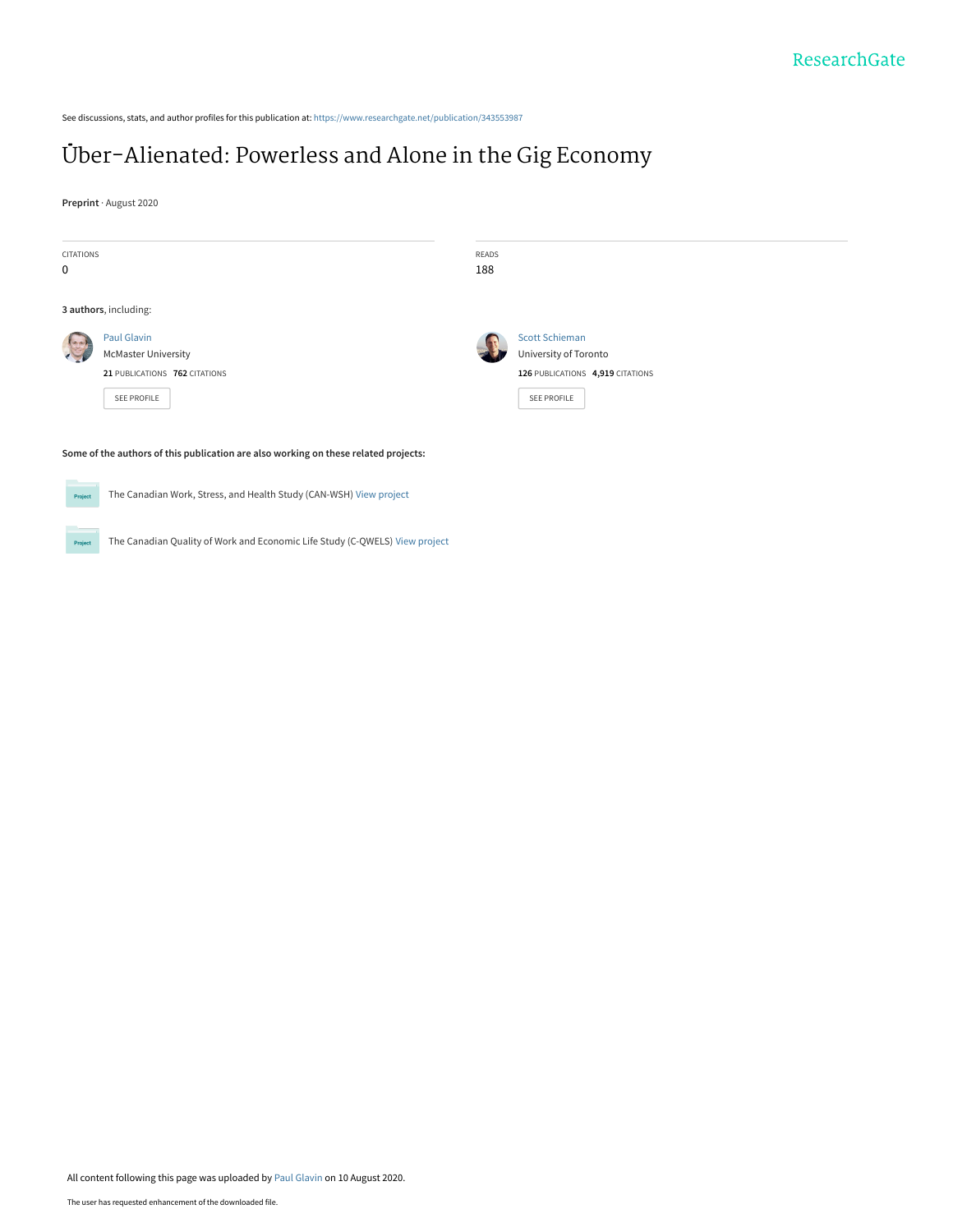# **Über-Alienated: Powerless and Alone in the Gig Economy**

Paul Glavin *McMaster University*

Alex Bierman *University of Calgary*

Scott Schieman *University of Toronto*

*Under review*

\* Direct all correspondence to Paul Glavin, Department of Sociology, McMaster University, 1280 Main Street West, Hamilton Ontario, L8S 4M4. Email: glavinp@mcmaster.ca.

Word count (including all materials): 9,724

This research is funded by the University of Toronto COVID-19 Action Initiative 2020 and Tri-Council Bridge (Scott Schieman, PI).

Running Head: Alienation and gig work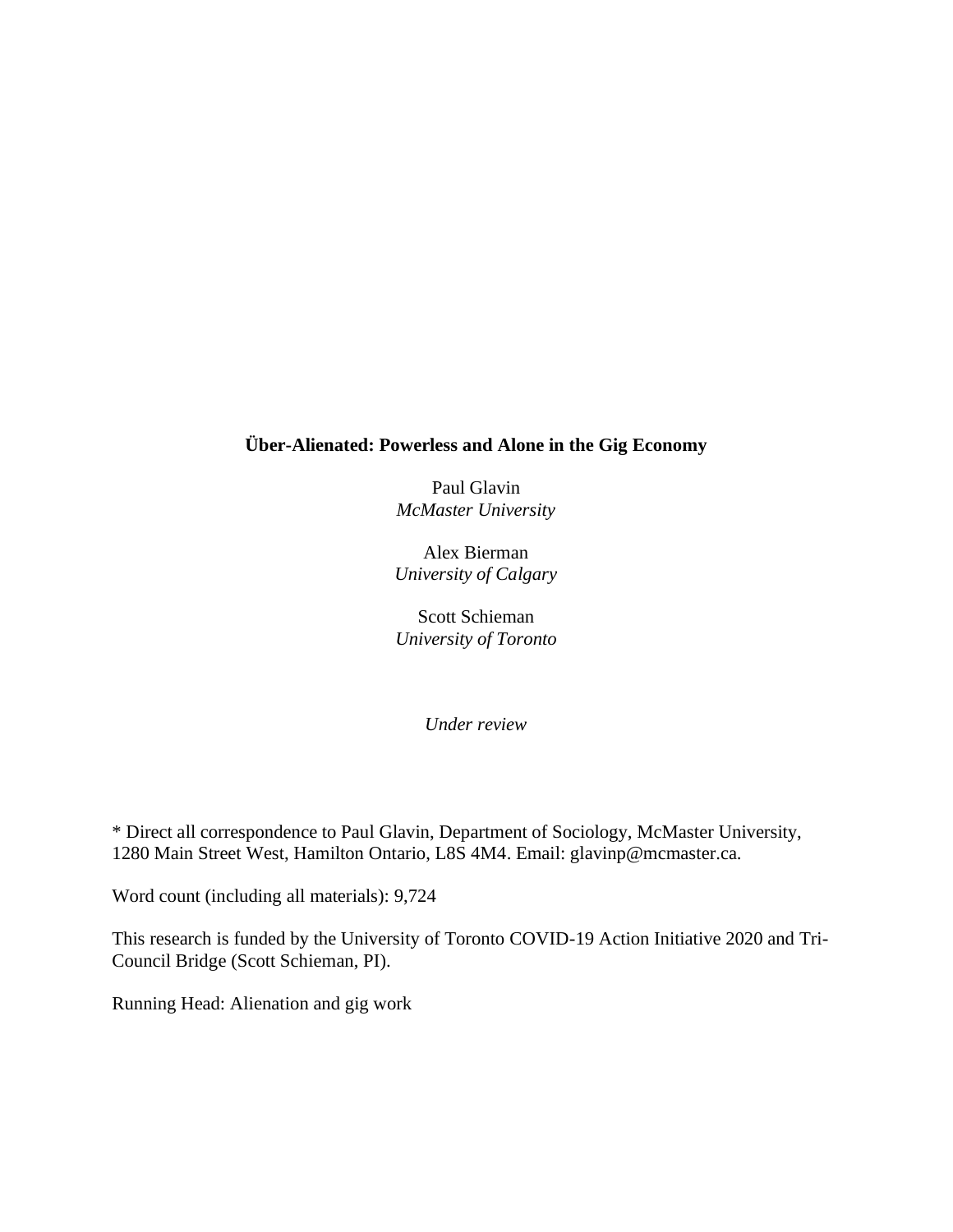# ABSTRACT

While the gig economy has expanded rapidly in the last decade, few have studied the psychological ramifications of working for an online labor platform. Guided by Marx's theory of alienation, we investigate whether platform work has deleterious psychosocial consequences for workers in the form of an increased sense of personal estrangement and isolation. We analyze data from two national surveys of workers from the Canadian Quality of Work and Economic Life Study in September 2019 (N= 2,460) and March 2020 (N=2,469). Analyses reveal greater levels of powerlessness and loneliness among those working for an online labor platform—a pattern that is not explained by platform workers' higher financial strain. We also find some evidence for socioeconomic contingencies in the association between platform work and powerlessness. We interpret our findings in light of the unique position of platform firms to leverage algorithmic management tools to undermine worker autonomy.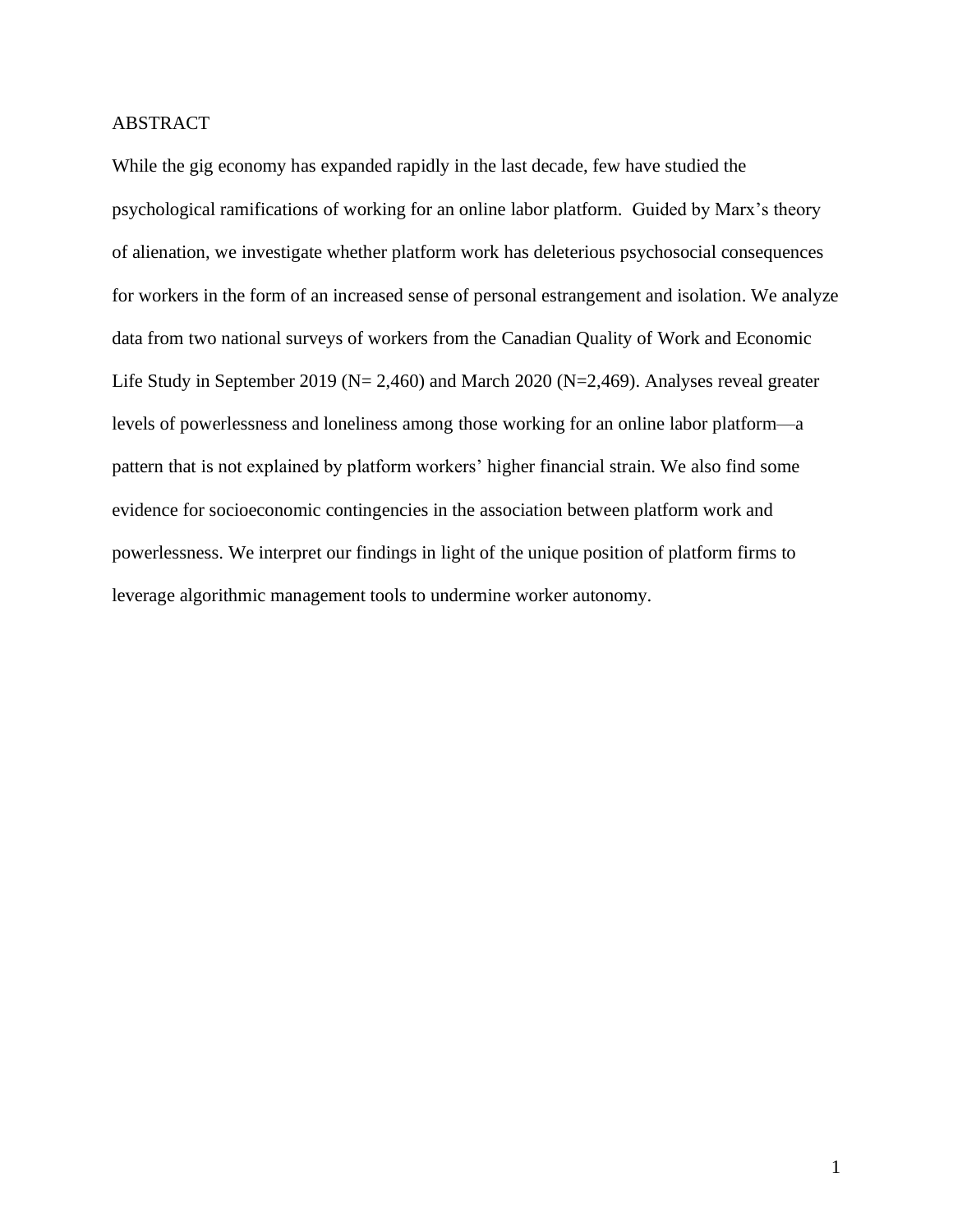# **Über-Alienated: Powerless and Alone in the Gig Economy**

#### INTRODUCTION

Is participation in the gig economy empowering or alienating? The growth of flexible, short-term contracts and freelance work—signature features of the gig economy—has sparked debate about whether these temporary work arrangements reflect worker empowerment or precarization (Sundararajan, 2016; De Stefano, 2016). Central to the gig economy is an ondemand labor model, often referred to as platform work, which has been popularized by firms like Uber and Fiverr, and that has spread widely across economic sectors, impacting jobs in transportation, care work and professional services (Farrell & Greig, 2016; Jeon, Liu & Ostrovsky, 2019). The flexibility afforded by this labor model has led some to see platform work as a foundation for personal growth (D'Cruz & Noronha, 2016), while others have decried the degree to which the algorithmic nature of platform work undermines worker autonomy and individuality (Vallas & Schor, 2020).

These debates have resonance with larger questions of the psychological consequences of work that have a long history in social sciences, particularly in studies that relate the nature of work to the origins of alienation. Although alienation is a multifaceted concept (Chiaburu, Thundiyil & Wang, 2014; Seeman, 1991), a common theme in the study of alienation is that it represents psychological estrangement from self or others (Schacht, 2013), which may in turn have substantial adverse effects for well-being (e.g., Mirowsky & Ross, 2003). Much research has tied the structure of work to consequences for individual alienation (Chiaburu et al., 2014), and in the current study we use this body of research as a basis to argue that the organization of platform work presents ideal work conditions for fostering a sense of personal estrangement and isolation, as captured by perceptions of powerlessness and loneliness. While the nature and skill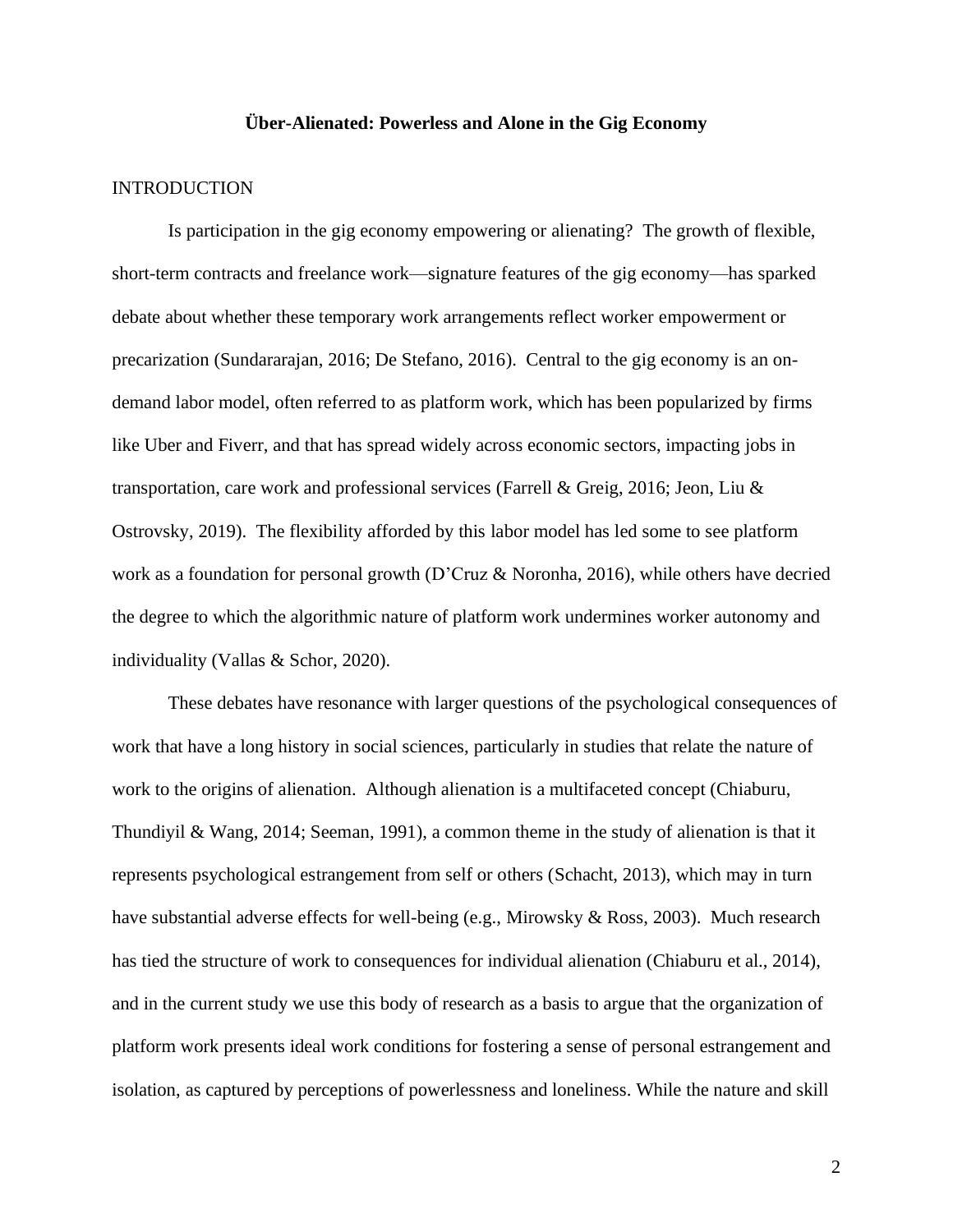requirements of platform work vary widely, we identify common organizational strategies of platform firms involving algorithmic management that may make platform workers particularly vulnerable to these forms of alienation.

To test these arguments, we utilize data from two national cross-sectional studies of working Canadians: the 2019 and 2020 *Canadian Quality of Work and Economic Life Studies* (C-QWELS I and II). We show that platform workers report greater levels of powerlessness and loneliness, and this association cannot be explained by platform workers' vulnerability to financial difficulties. We also find some evidence for socioeconomic contingencies in the association between platform work and powerlessness, which likely reflects status-based heterogeneity in the skill and activities of platform workers, in turn differentiating consequences for alienation. In summary, the gig economy is growing (Jeon, Liu & Ostrovsky, 2019), but there has been little empirical study of the social-psychological ramifications of participation in this economy. The current article therefore makes an important contribution by linking participation in the gig economy to classical concerns regarding the social-psychological effects of work, and showing that participation in the gig economy may have deleterious consequences for workers in the form of increased alienation. In the following sections we briefly review alienation scholarship, before outlining its relevance to the organization and social psychological impacts of platform work.

#### BACKGROUND

The context of work plays a substantial role in the study of the foundations of alienation, stretching back to the classical origins of the concept of alienation. Marx identified the fundamental sources of alienation in the conditions of labor (Mendelson, 2012). Alienating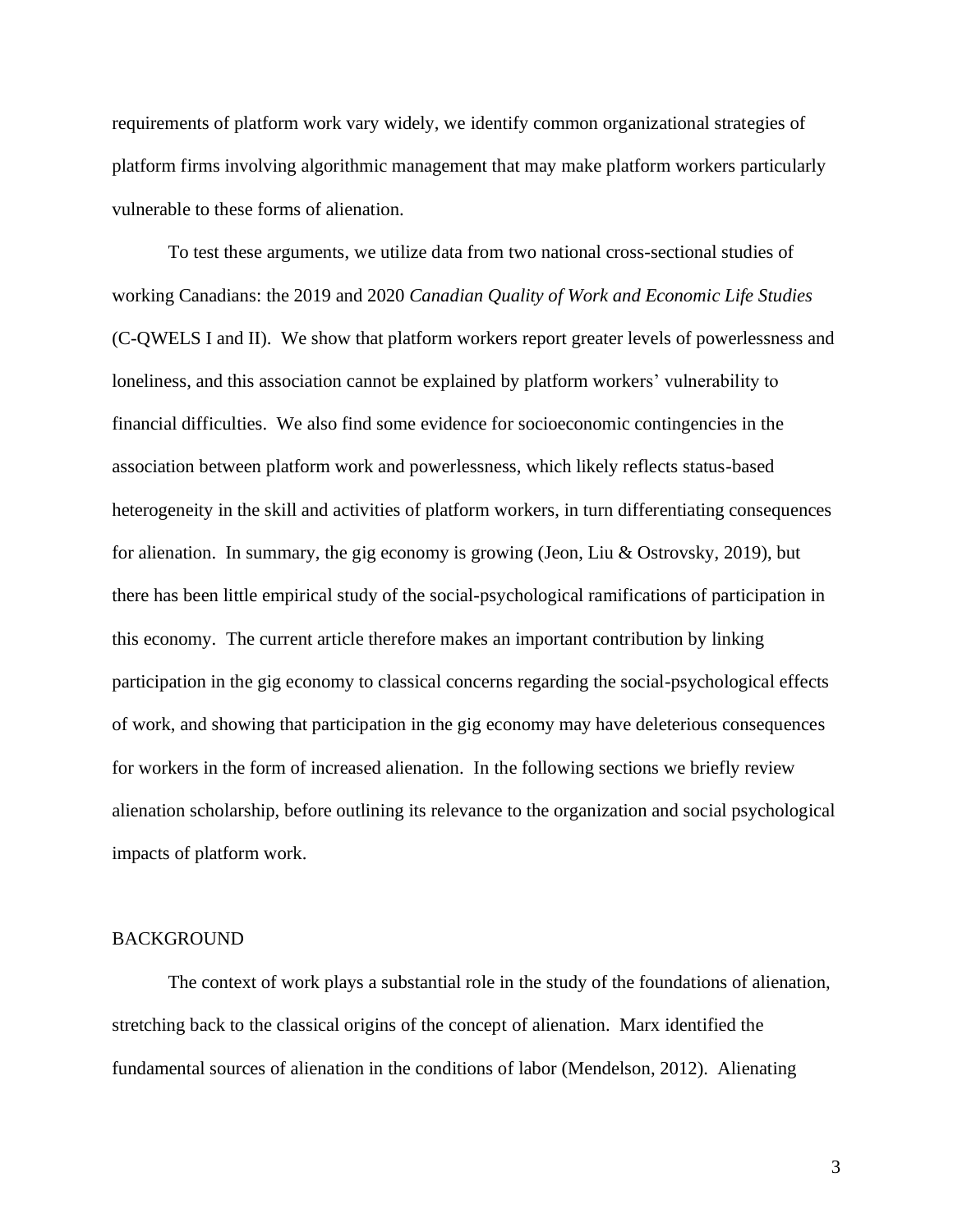conditions of labor could be seen as structural arrangements in which workers were deprived of control over the means of production and defined by the surplus value of their labor (Comninel, 2019:14). The consequence of these structural arrangements was that workers experienced multiple forms of estrangement. An individual was "estranged from the product of his labor, from his life-activity" (Marx, (2009 [1844]):78), and estrangement from the products of one's activities in turn lead to an estrangement from self (Swain, 2012). The division of individuals from the product of their labor not only divided individuals from themselves, but from others as well, as the estrangement of individuals from themselves also "means that one man is estranged from another" (Marx, (2009 [1844]):78). From this perspective, in being reduced to service of the larger machinery of production, individuals are denied the experience of collective efforts involved in production (Burkitt, 2019). The focus of alienation on estrangement from the product of our labor and others has continued into more modern conceptualizations, which argue that "at a fundamental level, alienation refers to distancing or detachment from others or things" (Chiaburu et al., 2014:25).

Modern research on work and alienation is heavily influenced by Seeman's (1959) emphasis on a sense of powerlessness as a key manifestation of alienation from self and object. Powerlessness fits well into a general understanding of estrangement from objects and self because powerlessness represents a perceived disconnect between individuals' personal actions and what happens in their life (Ross, Mirowsky & Pribesh, 2001). A vast literature on social structure and personality has revealed paid work characteristics that are associated with powerlessness, including closely supervised work with limited job discretion (Glavin, 2013; Kohn & Schooler, 1983; Ross & Mirowsky, 1992; Schieman & Plickert, 2008). These patterns lend support to Marx's argument that alienation reflects wage laborers' lack of control over the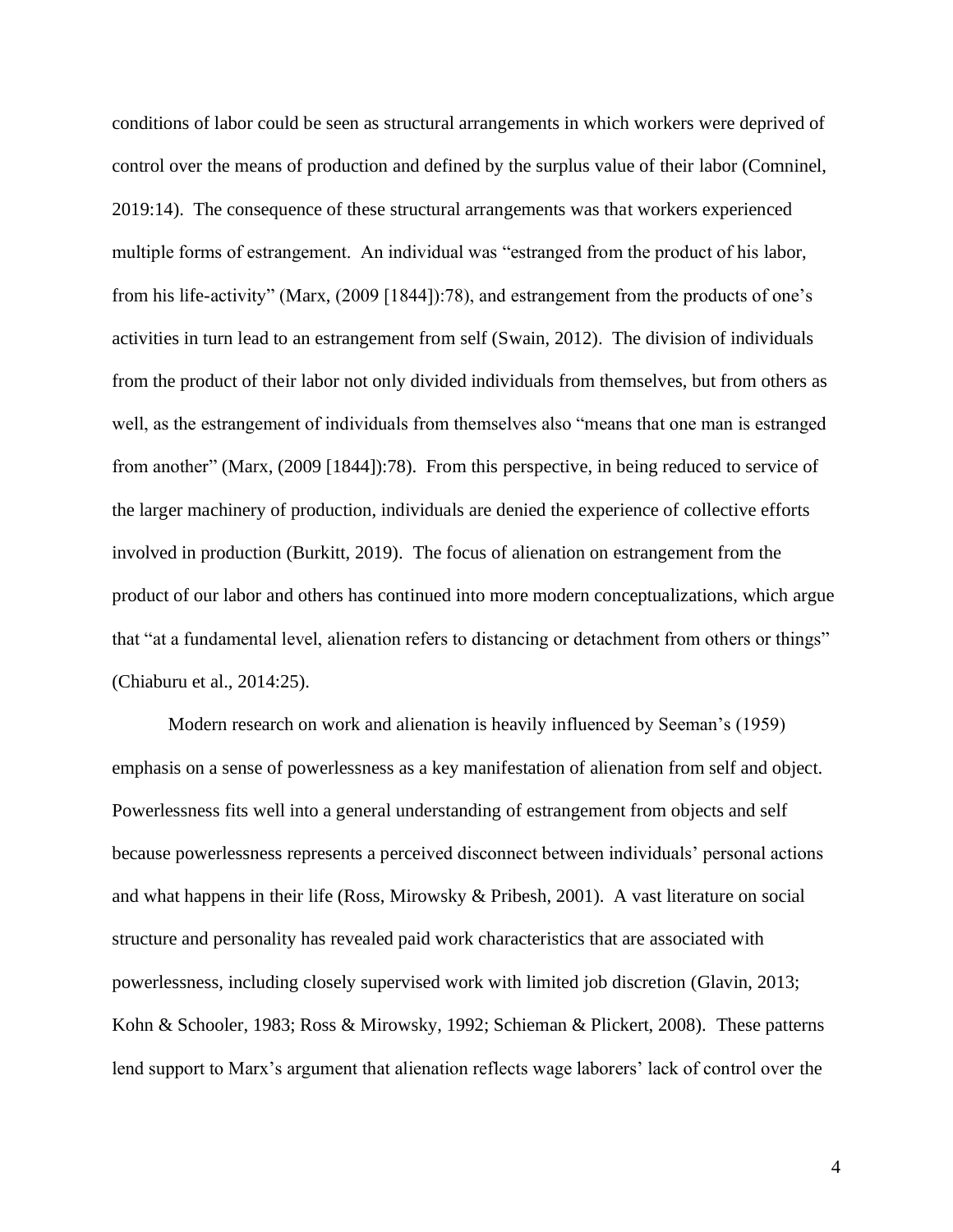means of production, while also supporting the view of powerlessness as a learned expectation that is influenced by social-structural arrangements over the life course (Ross & Sastry, 1999; Schieman & Narisada, 2014)

Yet, an emphasis on powerlessness overlooks the Marxian inclusion of isolation as a key manifestation of the alienating conditions of labor. Social isolation was also included in Seeman's (1959) framework of forms of alienation, with Seeman (1991) eventually identifying loneliness as a central component of social isolation. This emphasis on loneliness as a form of alienation has been echoed by others as well (Schacht 2013), but the ties between loneliness and alienation have not often been appreciated in recent studies of loneliness. Instead, loneliness is often framed as "perceived social isolation" (Cacioppo, Capitanio, & Cacioppo, 2014:2), and defined in terms of the sense of deficiency in connection to and fulfillment from others (de Jong Gierveld, Tilburg, & Dykstra, 2018; Hughes, Waite, Hawkley, & Cacioppo, 2004). Yet, as this definition shows, loneliness expresses the feeling of estrangement from others, and therefore encompasses Marx's and subsequent emphases on separation from others as a key form of alienation.

With the noteworthy exception of Rogers' (1995) study of worker isolation and alienation in the temporary help industry, recent research on work and loneliness is not typically framed within the context of alienation. Indeed, empirical examination of workplace factors associated with loneliness is itself scarce (Ozcelik & Barsade, 2018), with most research limited to specific occupations that are prone to isolation because of the nature of the work performed, including freelancing and jobs in the travel and transportation industries (Hatami et al., 2019; Williams, 2015; Petriglieri et al., 2019). Rarely is perceived isolation examined as a form of worker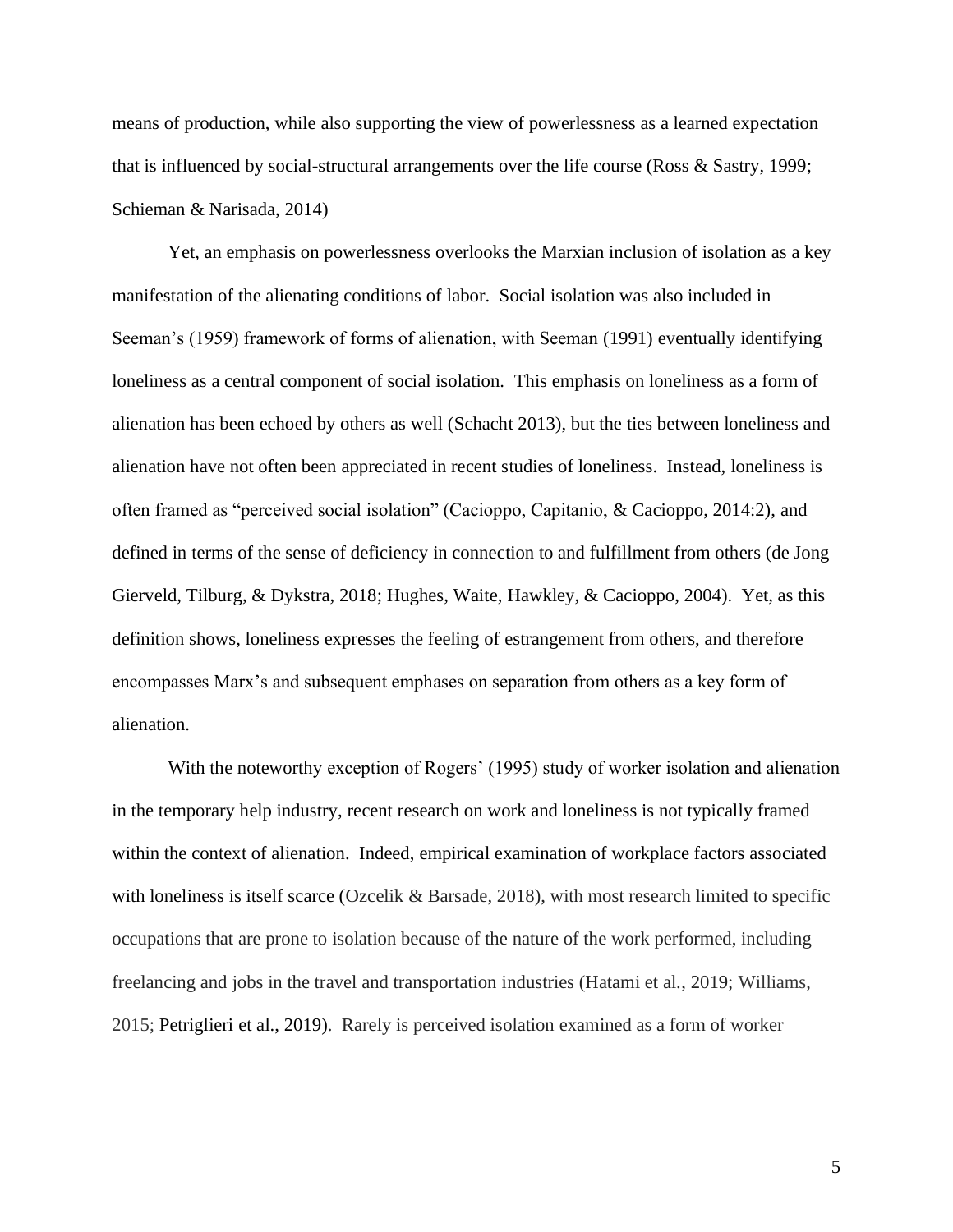estrangement, and beyond the work of Rogers (1995), we are unaware of research examining how these perceptions are shaped by the structural characteristics of paid work arrangements.

As we describe below, platform work in the gig economy not only fits the conditions of work delineated in previous research that foment perceptions of powerlessness and social isolation, but platform gig work presents ideal conditions for powerlessness and loneliness as manifestations of alienation.

#### *The Gig Economy and Its Relation to Alienation*

Gig workers represent a growing segment of the workforce, with some studies estimating that as many as twenty-percent of the working population in North America have participated in the gig economy (Bracha & Burke, 2019; MBO Partners, 2018; Angus Reid, 2019). The label of gig work broadly describes temporary employment that is compensated on a piece-rate basis (Jeon et al. 2019), but the bulk of recent scholarly and public attention has focused on platform gig work, in which intermediary firms use a combination of cloud-based and geolocation technologies to coordinate and match workers with clients and customers (Vallas & Schor, 2020).

Two forms of platform work—location-based on-demand work and online crowdwork have grown rapidly since the 2009 Great Recession (Corporaal & Lehdonvirta, 2017; Jeon et al., 2019). Location-based on-demand work captures geographically constrained person-to-person services including delivery and transportation, home maintenance, and care work (Ravenelle, 2019). Online crowdwork, in contrast, is performed remotely, ranging from skilled professional freelancing services, (e.g. graphic design, computer programing etc.) to less skilled 'microtasks' such as data entry and image classification (Berg, 2016). Although research estimating the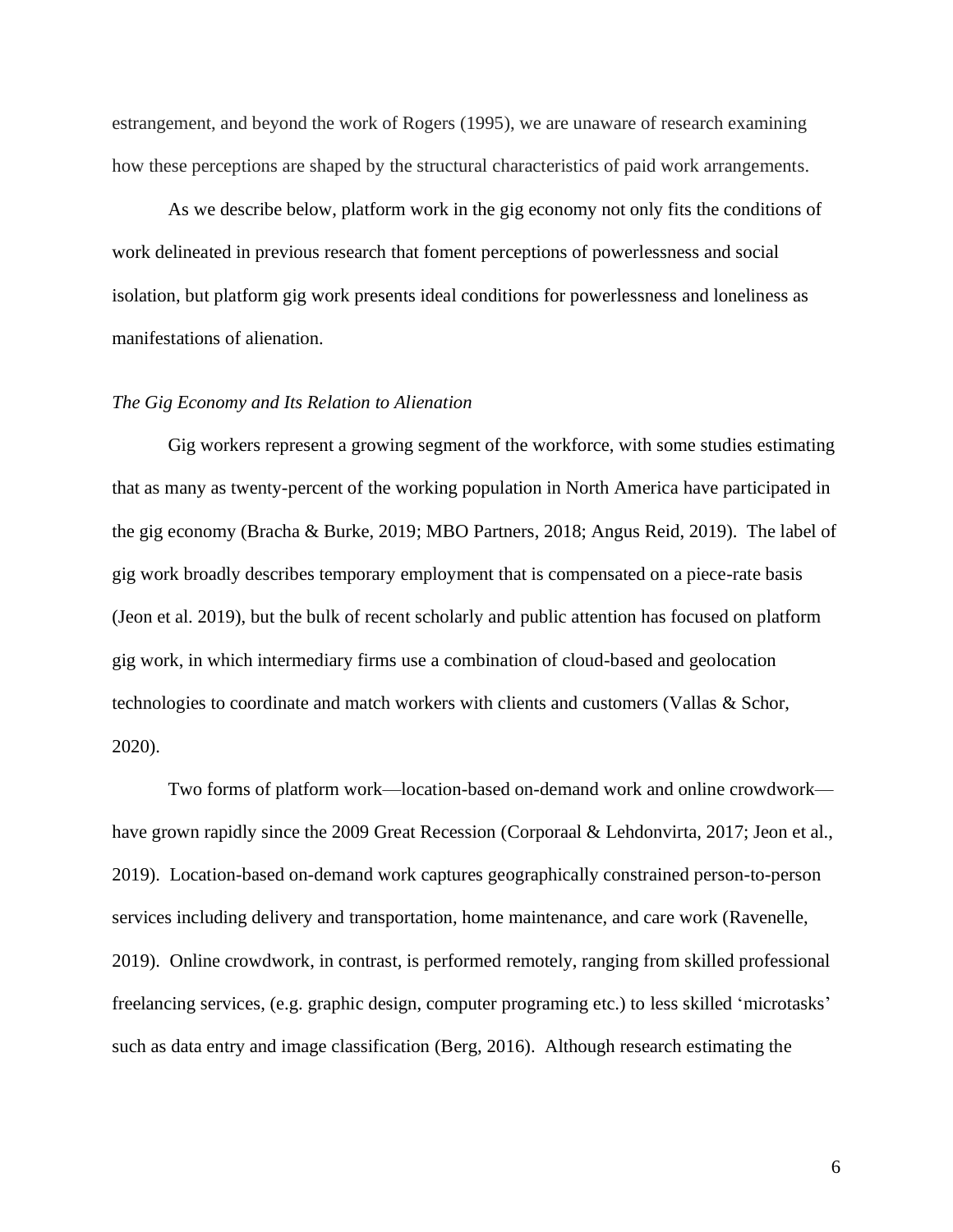prevalence of platform work is nascent, Canadian estimates suggest that participation in the platform economy grew 140 percent between 2008 and 2016 (Jeon et al., 2019).

The considerable range of activities performed by platform workers, especially for those in online crowdwork, means that their skill levels and occupational backgrounds vary widely. Nonetheless, as we discuss in the next sections, there are similarities in the organization of online platform firms that allow us to make generalizations about platform workers' vulnerability to alienation. Our discussion therefore focuses on examining common management and technological strategies of platform firms, and how these features likely generate feelings of powerlessness and isolation among platform workers.

#### *Platform Work and Powerlessness*

Views on platform work and powerlessness diverge based on whether platform workers are considered free from the constraints of traditional work organizations. An early reaction to emergence of the gig economy posited that gig workers represented a new breed of 'microentrepreneurs' who enjoyed considerable control over their work schedules and client base (D'Cruz & Noronha, 2016; Sundararajan, 2016). Many have come to question this positive portrayal, with some of the most pointed critiques emanating from industrial sociology and digital surveillance literatures that are home to more critical theories of power and control in the workplace (Morgan & Nelligan, 2018; De Stefano, 2016; Andrejevic, 2019). A core focus of these critiques is platform firms' use of data capturing and algorithmic management techniques to control the labor process and undermine worker autonomy (Vallas & Schor, 2020).

While platform firms generally relinquish direct supervisory control over workers, they nonetheless exert considerable indirect control through extensive monitoring and surveillance. It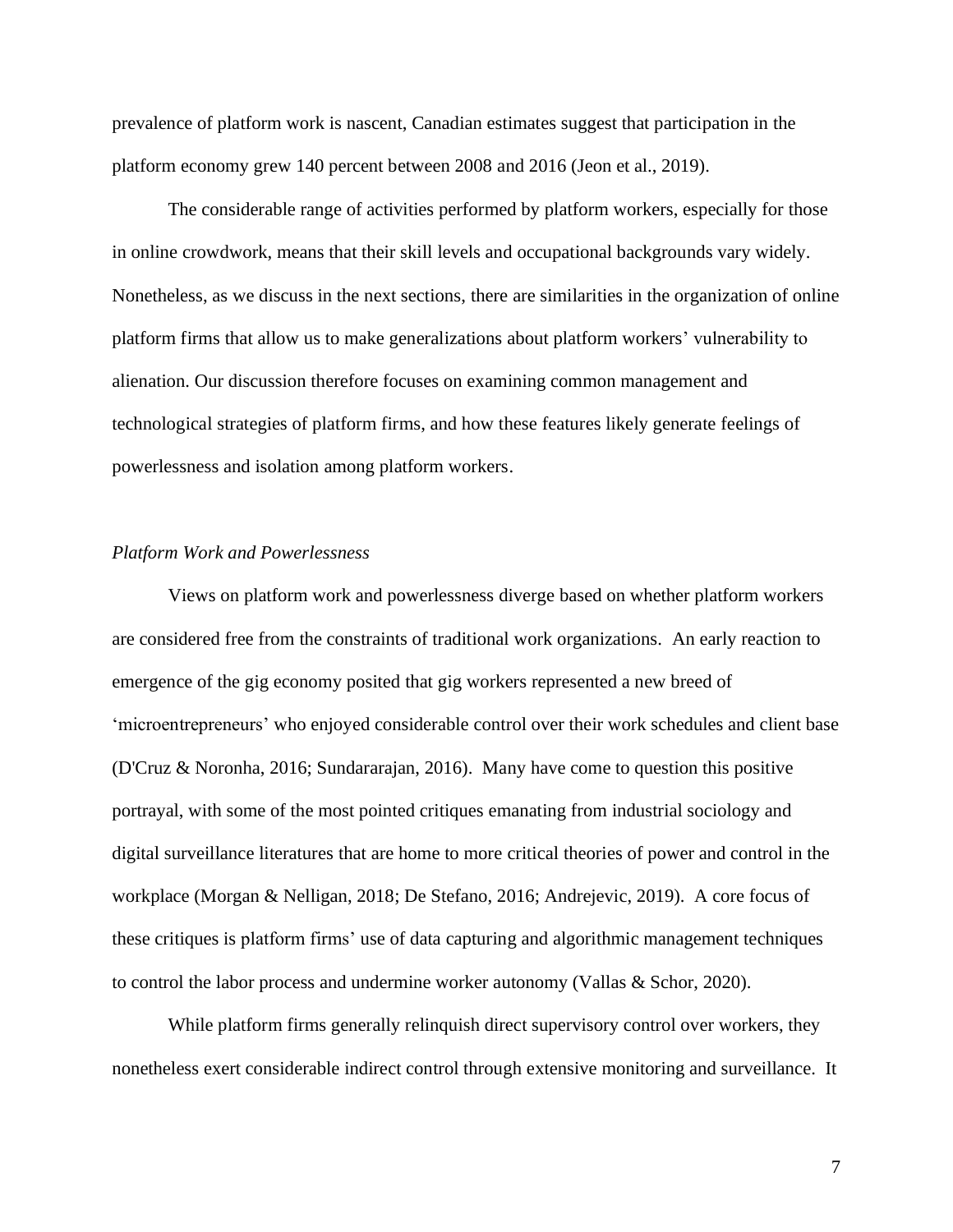is common for freelancing platforms to record the screens and keystrokes of workers, while rideshare and delivery platforms collect detailed data on driving behaviours and trip transactions (Calo & Rosenblatt, 2017; Wood et al., 2019). The collected data is used by software algorithms to automate a variety of decisions including worker compensation and retention, leaving little room for worker input. Beyond the automation of decisions, the monitoring and measurement of work activity also enables more subtle techniques to influence worker behavior. Uber, for example, uses 'gamification' strategies to keep drivers on the road with nudge messages and awards enticing them to take additional trips to reach income targets (Gandini, 2019). Whether or not these soft control strategies are successful, many workers are nonetheless aware of their existence and feel their constraining influence (Rosenblatt & Stark, 2016).

Customer evaluations represent an additional mechanism of control for platform firms. Rideshare drivers, for example, face automatic temporary dismissal if their rating falls below a certain decimal threshold, leading some drivers to go to great lengths—such as offering bottles of water and snacks—to keep their ratings up (Jamil, 2019). These actions could be construed as entrepreneurial, but given the penalties imposed on drivers with low ratings, such behaviours are better described as coerced (De Stefano, 2016). In addition, although workers are free to choose their schedules and the platform they work for, competition for assignments means that workers' schedules are often instead dictated by customer demand, while a worker's ability to choose between assignments is hindered by a lack of transparency about available jobs (Rosenblat & Stark, 2016). Rideshare and delivery drivers, for example, are free to accept or reject an assignment, but because they are often deprived information about the destination of the assignment until after they accept it, their ability to make informed scheduling decisions is limited (Woodcock, 2020). Thus, even if platform work superficially appears entrepreneurial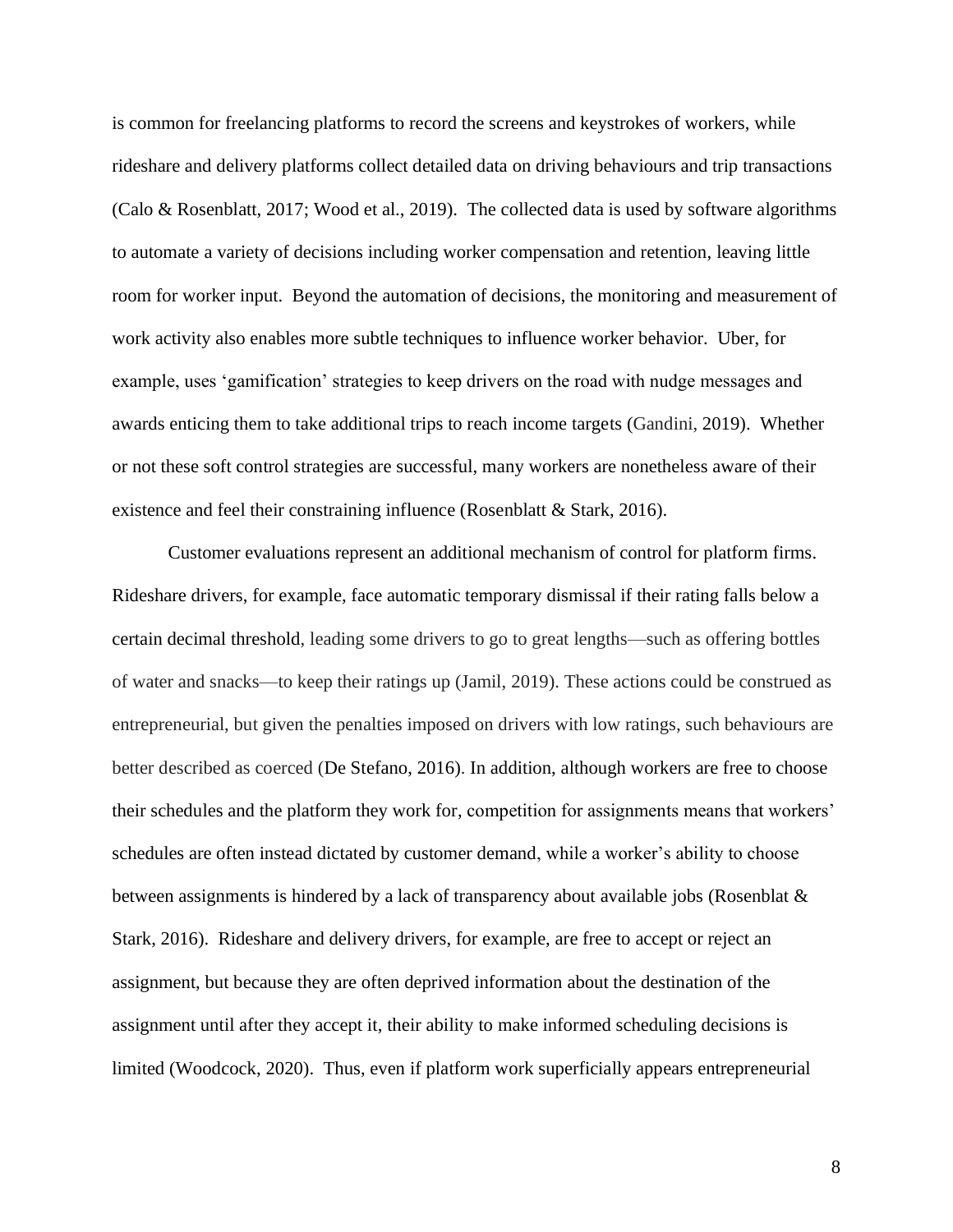and agentic, beneath this facade is a substantially impaired action, subject to extensive levels of monitoring and with only limited control over meaningful work decisions (Shapiro, 2017; Woodcock & Waters, 2018). Given these conditions, we expect platform workers to exhibit higher levels of powerlessness than those in more traditional work arrangements.

*Hypothesis 1: Platform work should be associated with higher levels of powerlessness.*

# *Platform Work and Loneliness*

Similar to temporary agency work, which has been argued to reproduce the labor market vulnerability of disadvantaged groups of workers (Rogers, 1995), the organization of platform work structurally separates workers, while also distancing workers from clients and customers. This distancing primarily serves to ensure the primacy of the platform's position as intermediary (Vallas & Schor, 2020), much in the same way that temporary staffing agencies seek to prevent clients from directly hiring temporary workers (Elcioglu, 2010). These conditions also deprive platform workers of meaningful social connections, though, making the workers particularly vulnerable to estrangement from others in the labor process.

Sociologists and organizational researchers have long considered the workplace as a key setting for forging social connections and a sense of belonging (Jahoda, 1982; Mayo, 1949; Neal & Seeman, 1964; Whyte, 1957). Platform workers, however, generally operate outside the boundaries of traditional organizational environments, which means they have fewer opportunities for work-related social encounters and the chance to participate in broader workbased communities. Crowdwork platforms are particularly prone to fomenting isolation because work assignments are performed entirely remotely and most require little contact with clients or other workers. The limited interaction among freelancers is in part because of the intense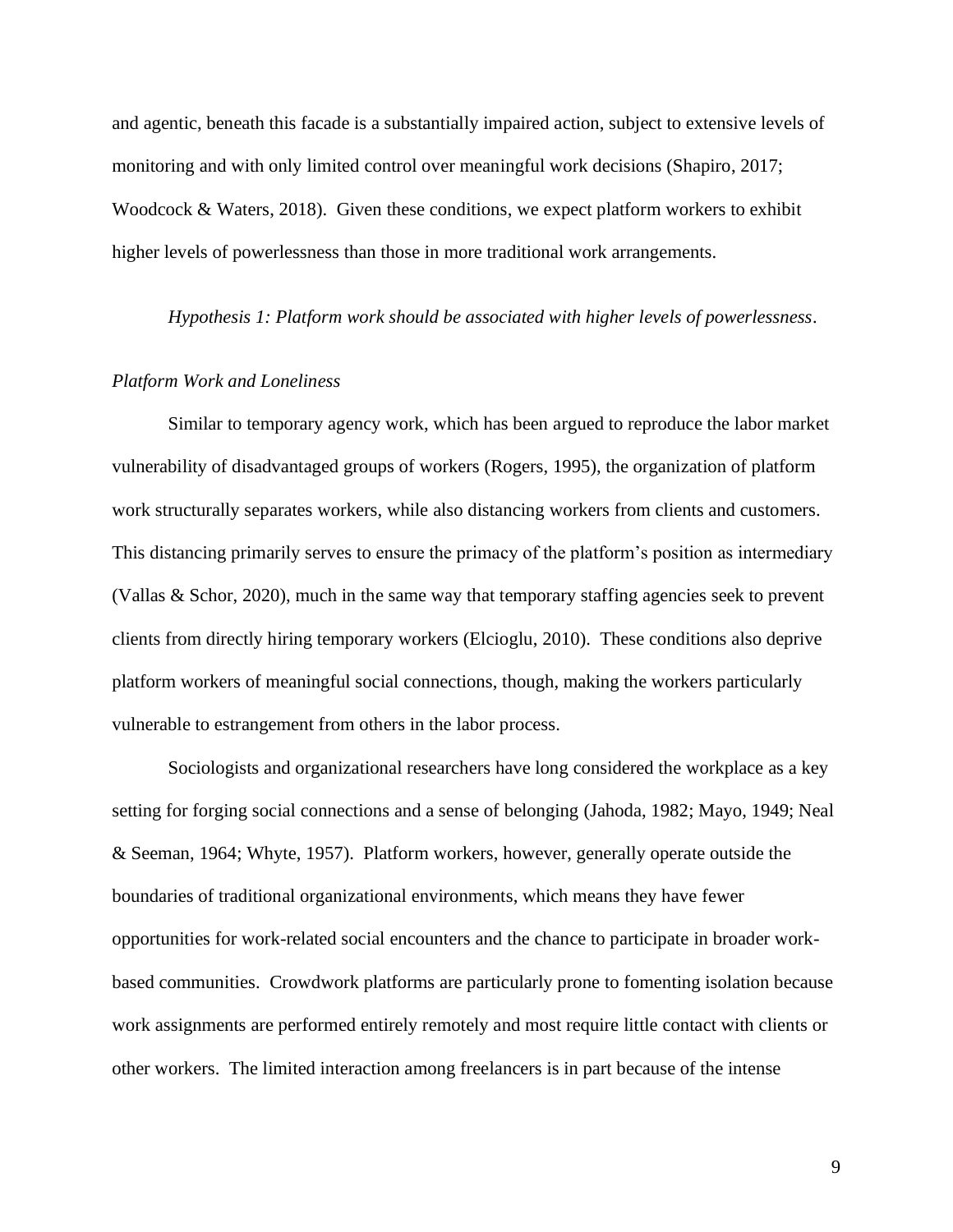competition for assignments on freelancing platforms (Graham & Anwar, 2020), while platform firms often prohibit workers from directly contacting clients outside of the platform interface (Wood et al., 2018).

Rideshare drivers and other platform workers involved in person-to-person services conceivably have the greatest opportunity for customer interaction; yet, these encounters are often fleeting or involve strained, performative interactions due to the importance of receiving positive reviews (De Stefano, 2016; Möhlmann & Henfridsson, 2019). As an Uber driver described his experience, "Uber is 'lone wolf' kind of work. You get in your car and you start driving. You don't have anyone to talk to about it" (quoted in Bowles, 2016). Similarly, in-store shoppers that fill grocery orders made via an online platform such as Instacart generally have little contact with other store employees, given their status as independent contractors (Howcroft, Dundon, & Inversi, 2019; Kessler, 2018). The structure of gig work therefore renders exposure to others during the workday as an insufficient condition for personally meaningful social encounters. Based on these arguments, we expect that participation in platform work is likely to be critical in creating a sense of social isolation.

*Hypothesis 2: Platform work should be associated with higher levels of loneliness.* 

#### *Financial Strain as an Alternative Explanation*

Our arguments thus far have adopted a structural interpretation of the origins of selfestrangement among platform workers; yet, we acknowledge that there are alternative explanations beyond the organization of platform work that may account for platform workers' vulnerability to alienation and that warrant consideration. Chief among these is stressful financial circumstances that challenge workers' powerlessness and, to a lesser extent, loneliness (Fokkema, De Jong, & Dykstra, 2011; Mirowsky & Ross, 2003). Financial strain is especially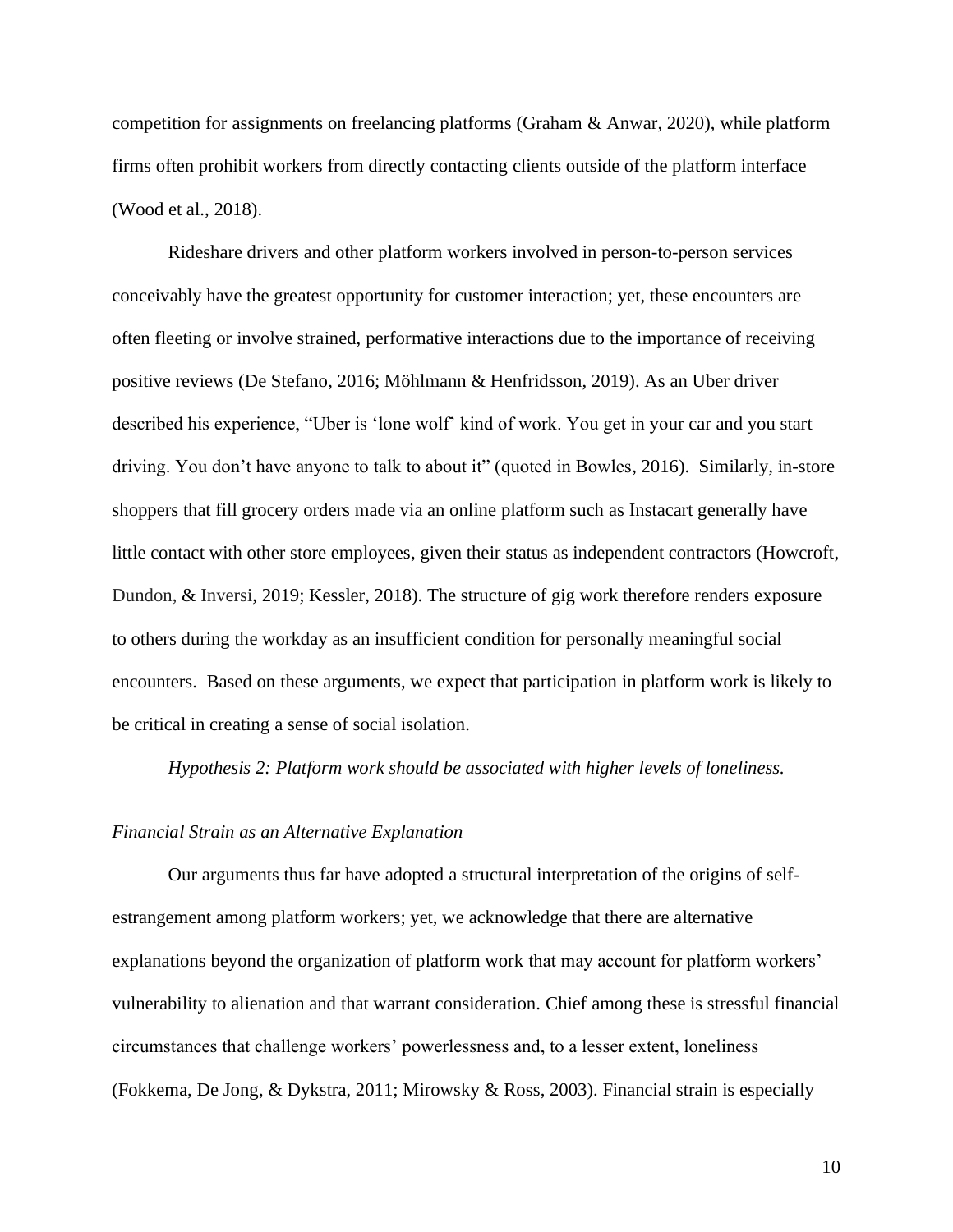prominent because it is a key experience that connects structural conditions of inequality to individual experiences, as the experience of financial strain can "condemn people to a grinding life of uncertainty and fear" (Pearlin, 1999:399). Financial strain therefore directly connects to a loss of a sense of control, and a lack of financial resources can also inhibit social interactions and lead to a sense of separation that can enhance loneliness.

With regard to the hypothesized association between platform work and alienation, financial strain may operate in one of two ways. First, there is emerging evidence that many workers pursue platform work out of financial necessity (Kessler, 2018)—a possibility that is supported by a wider self-employment literature, which reveals that insufficient wage work opportunities motivate some entrepreneurship transitions (Glavin, Filipovic, & van der Maas, 2019). Financial difficulties may therefore operate as a confounding factor that precedes and predicts the experience of alienation and the decision to become a platform worker, creating a spurious association between our focal independent variable and outcome.

Alternatively, rather than confounding our hypothesized focal association, financial strain may be a competing mechanism to our proposed structure of platform work argument. Reports of low pay and unpredictable hours are common among platform workers (Berg 2016). The prospect that these conditions lead to financial strain among platform workers may mean that any revealed association between platform work and alienation may not be spurious but instead 'redundant.' A concept within the elaboration model, redundancy represents a condition that occurs when the influence of a focal independent variable on an outcome variable overlaps substantially with the influence of another independent variable. As Anesehensel (2012:227) describes, an association is redundant when it: "[d]oes not represent a solitary explanation of the dependent variable but is providing the same information that is provided by the other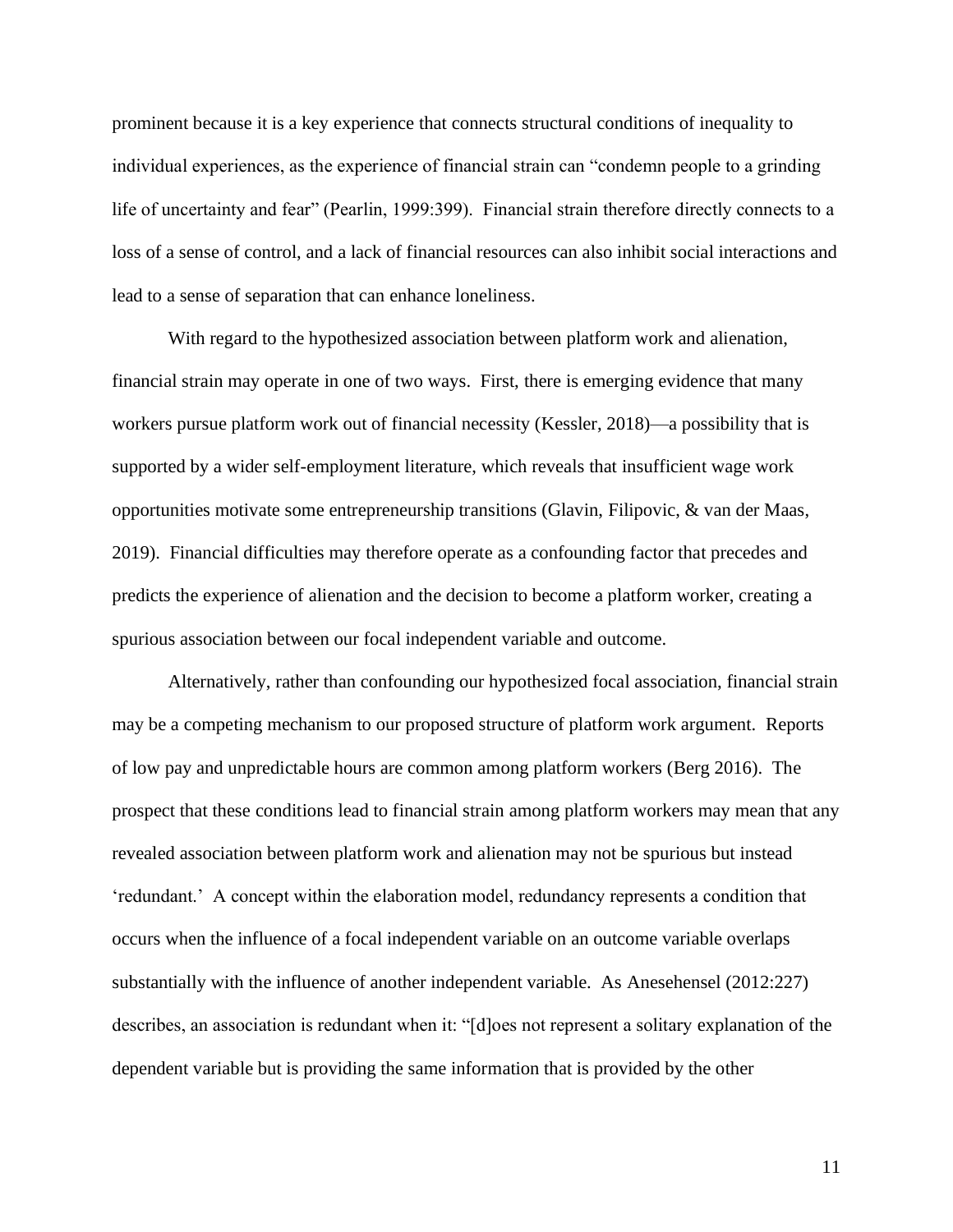independent variable." Establishing the existence of redundancy requires the researcher to statistically control for the alternative proposed mechanism. In light of these possibilities, we include financial strain as a control variable in our analyses. Observing an association between platform work and powerlessness/loneliness after adjusting for financial strain would consequently strengthen our argument for a causal association due to the organization of platform work.

## *Education Contingencies*

While algorithmic management and distancing strategies tend to be ubiquitous across platform firms, the work activities and socioeconomic backgrounds of platform workers are quite diverse (Jeon et al., 2019). It is possible that within this diversity we may see variation in platform workers' susceptibility to alienation. Platform workers' varying educational attainment is especially salient in this regard, since education is a marker of socioeconomic status linked to an array of personal and occupational resources that may buffer the negative impacts of platform work (Mirowsky & Ross, 2003). We therefore consider whether the hypothesized relationships between platform work and powerlessness and loneliness vary due to workers' formal education.

We suggest two explanations for why education might shape platform workers' experiences of alienation. First, educational attainment fosters a variety of cognitive abilities and coping skills that have been demonstrated to buffer individuals from an array of social stressors (Mirowsky & Ross, 2003; Schieman & Plickert, 2008). These same traits and skills may also help platform workers to resist efforts to control and isolate them. Rosenblat and Stark (2016) describe, for example, the technological workarounds used by skilled remote platform workers to evade digital surveillance techniques of the platform. Relatedly, Petriglieri and colleagues (2019) suggest that professional freelancers are often keenly aware of the social isolation posed by their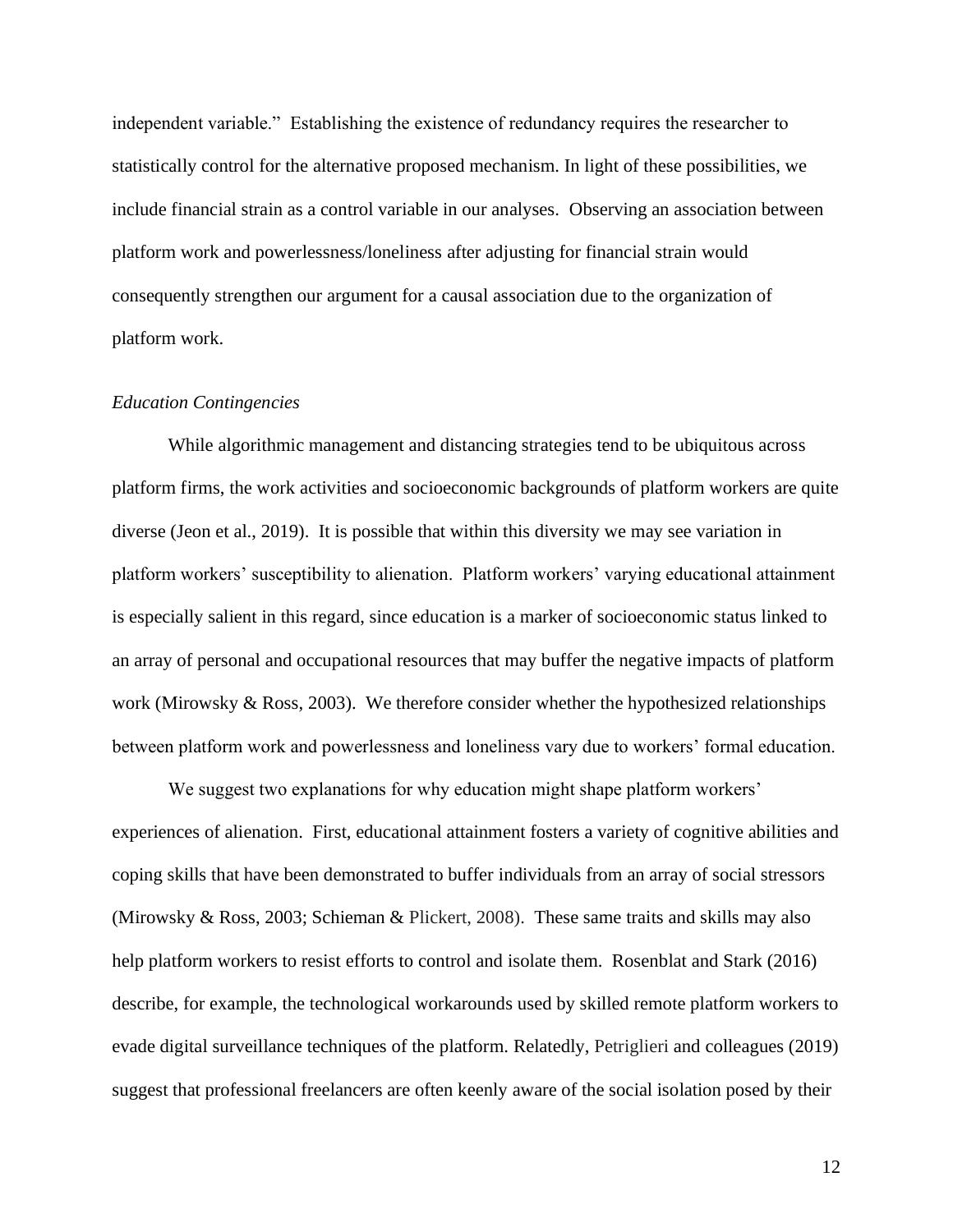work, and actively seek out healthy routines and workspaces that offer opportunities for social interaction. Such coping strategies may therefore ameliorate the impact of platform work on perceived powerlessness and isolation. Second, better educated workers are more likely to work in higher-skilled, creative occupations that have historically been most successful in avoiding employer monitoring and control (Edwards, 1979; Zuboff, 1988). Professional workers also tend to have access to occupational communities of practice that can offer social support and a sense of identity and belongingness (Adler, Kwon, & Heckscher, 2008). Greater educational attainment will therefore tend to sort individuals into platform work with more autonomy and less isolation. Based on these ideas, we examine whether individuals with more education are less susceptible to the alienating consequences of platform work.

*Hypothesis 3: The association between platform work and powerlessness and loneliness should be weaker among those with higher education.*

# **METHODS**

#### *Sample*

We analyze two waves of data collected as part of the Canadian Quality of Work and Economic Life Study (C-QWELS), which conducted national surveys in 2019 and 2020 to examine social conditions and well-being among employed Canadians. Data were gathered by the study authors in cooperation with the Angus Reid Forum, a Canadian national survey research firm that maintains an ongoing national panel of Canadian respondents.<sup>1</sup> The C-QWELS I was gathered from September 19th to September 24th, 2019, and was an online survey conducted among a representative sample of 2,524 working Canadians. The response rate was 42%. Results were statistically weighted according to the most current education, age, gender and region Census data to ensure a sample representative of working Canadians. The C-QWELS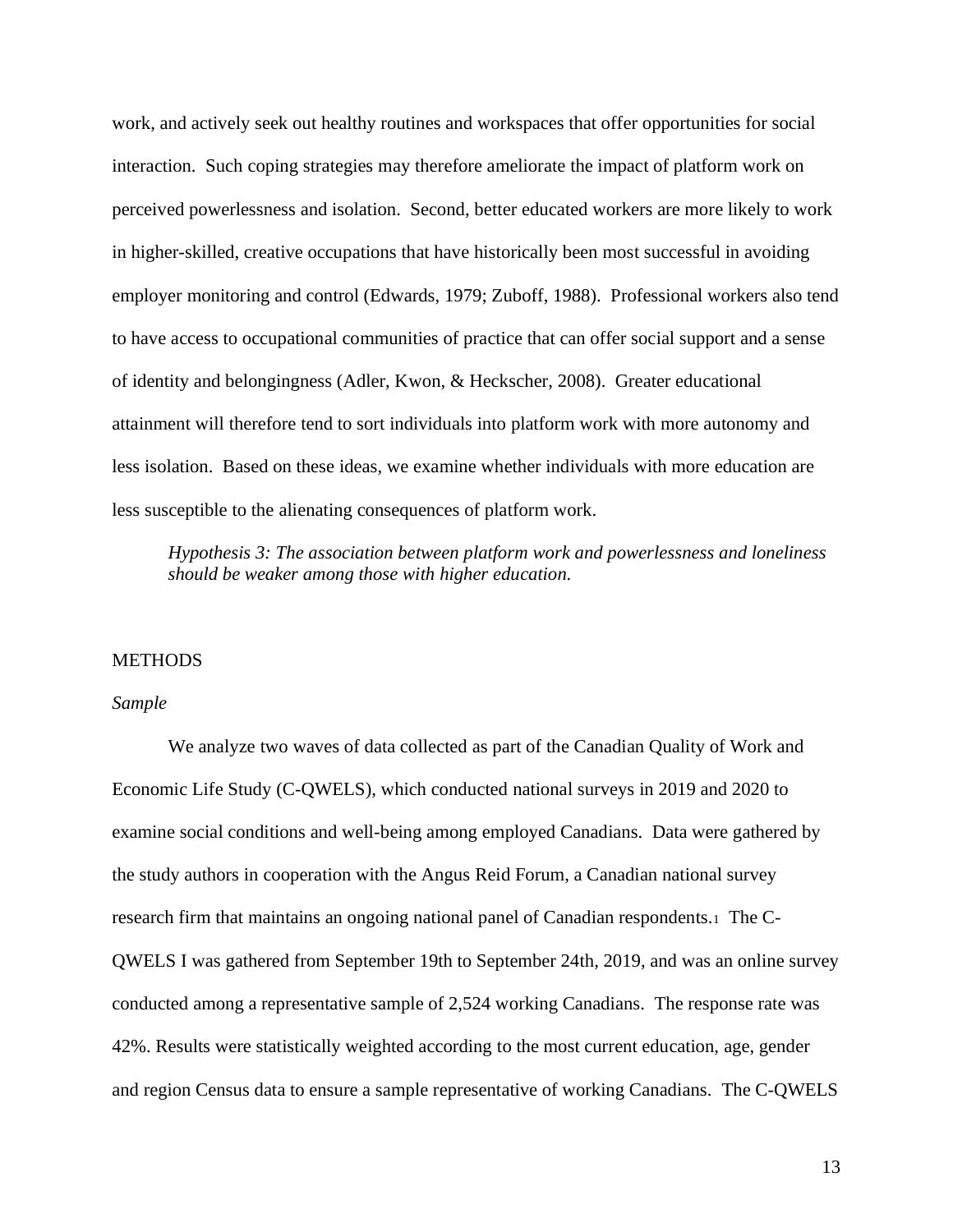II was conducted from March 17th to March 23rd, 2020 with another nationally representative sample of 2,530 working Canadians. The response rate was 43%, and responses were similarly weighted. Of the 5,054 total respondents, 4,929 are retained in the analytic sample (2019) Sample=2,460; 2020 Sample=2,469), a retention rate of over 97%, suggesting little bias due to listwise deletion. Since it is unusual in large-scale survey research to have independent population samples, we leverage both waves to test our hypotheses—offering the rare opportunity in population research determine if patterns are replicated across samples.

# *Focal Measures*

*Powerlessness.* We assess perceptions of powerlessness using four items from Pearlin and Schooler's (1978) mastery scale: "You have little control over the things that happen to you," "There is really no way you can solve some of the problems you have," "You often feel helpless in dealing with problems of life," and "Sometimes you feel that you are being pushed around in life." Response choices ranged from *strongly agree* (1) to *strongly disagree* (4). Following previous approaches to measuring powerlessness (see Ross, Mirowsky & Pribesh, 2001), responses were reverse coded and averaged so that higher scores reflect a greater sense of powerlessness (C-QWELS I and II Cronbach's alphas= .83).

*Loneliness*. Loneliness was adapted from a validated three-item scale designed for use in surveys (Hughes et al., 2004). Respondents were asked about the frequency of the following in the past month: (a) "Feel like you lacked companionship," (b) "Feel left out," and (c) "Feel isolated from other people?" Response categories were: all of the time (1), most of the time (2), some of the time (3), a little of the time (4), and none of the time (5). All responses were coded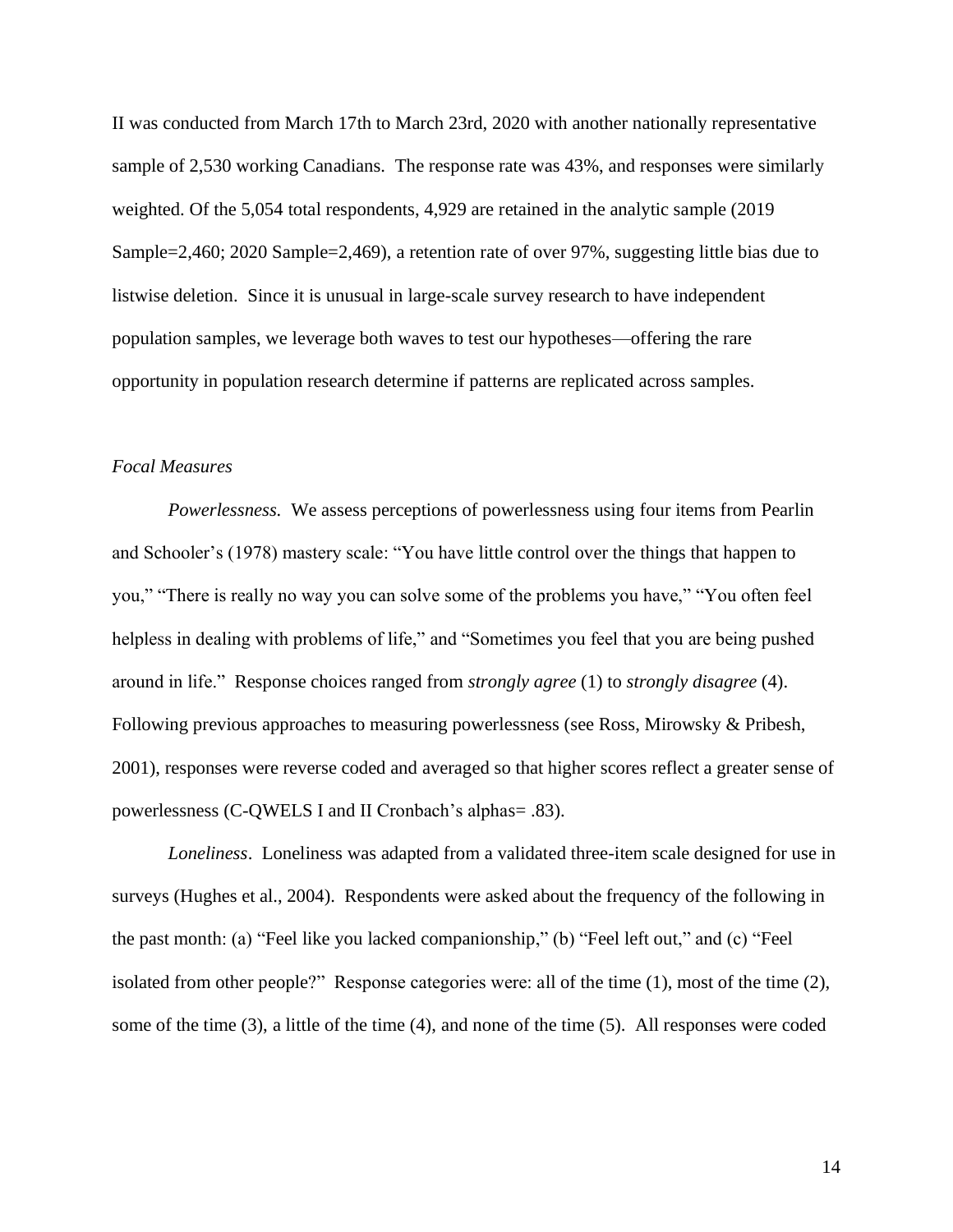so that higher values indicated more frequent experiences. Loneliness was measured as the mean of responses to these three questions (C-QWEL I and II Cronbach's alphas= .84, .80).

*Platform work*. Participation in platform work was assessed with the following question: "Do you currently engage in the "gig economy"? In other words, do you ever undertake freelance work (for pay) using an app-based service company (like Uber, Lyft, Airbnb, UpWork, Task Rabbit or Skip the Dishes)?" Respondents who indicated "yes" were coded as platform workers (1) versus (0) for those reporting no platform work.

*Education* is dummy-coded as respondents with a university degree or higher (1) versus all other respondents (0). Additional analyses (not presented) tested an education measure that also differentiated graduate degree holders from university degree holders. These analyses produced similar results as those presented in the paper. We retain the binary education measure since this avoids low cell sizes when we investigate a platform work-by-education interaction term as part of our test of hypothesis 3.

*Financial strain* is assessed with three items. Respondents were asked: "how often did you have trouble paying the bills" and "how often did you not have enough money to buy food, clothes, or other things your household needed." Response choices are coded: "never" (1), "rarely" (2), "sometimes" (3), "often" (4), and "very often" (5). A third item asked: "How do your finances usually work out by the end of the month?" Response choices are coded: "a lot of money left over" (1), "a little money left over" (2), "just enough to make ends meet" (3), and "barely enough to get by" (4), and "not enough to make ends meet" (5). Responses from the three items summed and averaged; higher scores indicate more financial strain (C-QWELS I and II Cronbach's alphas=.85 and .84).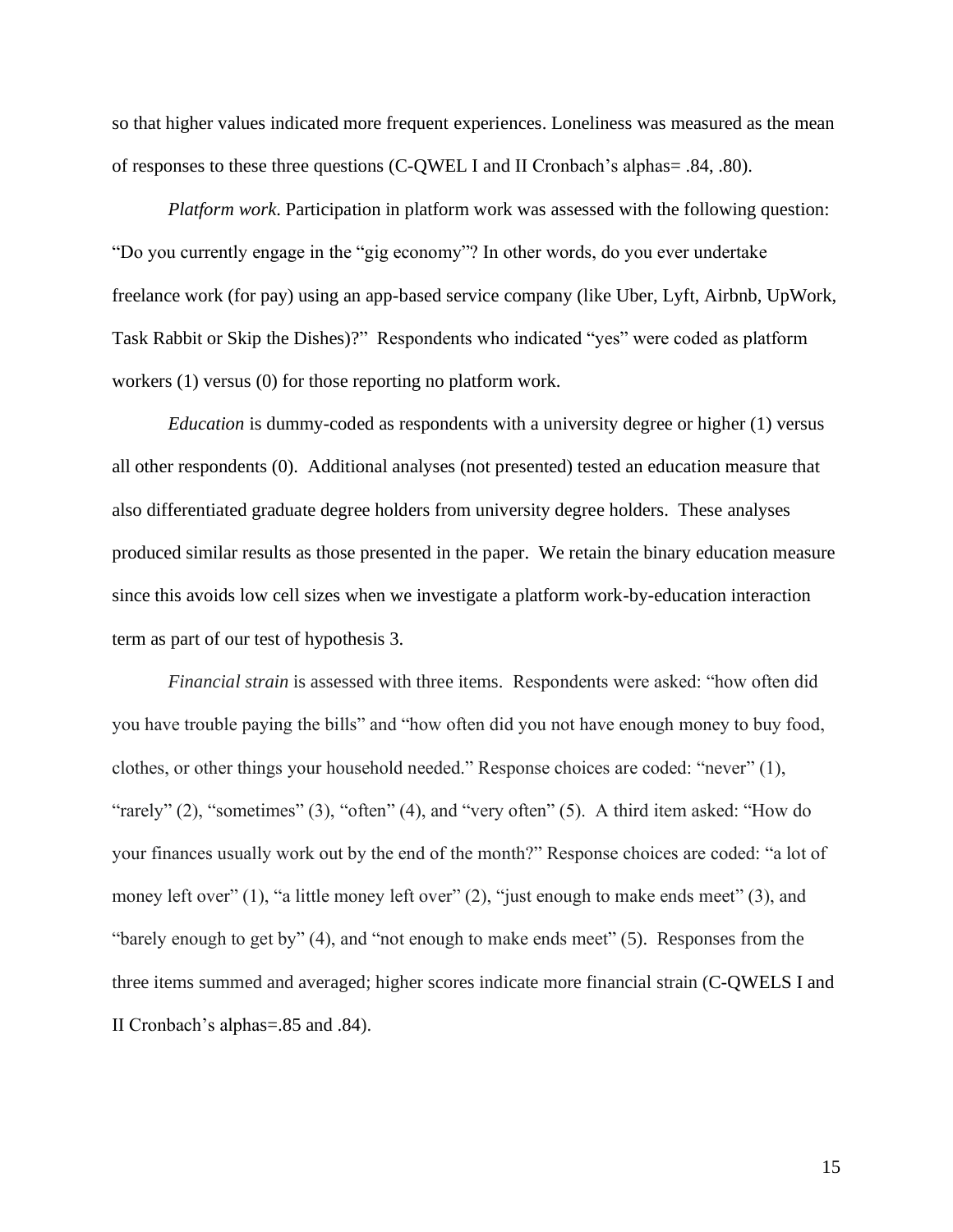## *Controls*

We include controls for a number of aspects of employment conditions that are standard controls when examining the effects of employment, including occupational class, work hours, number of jobs, and employment status. *Occupational class* was measured using a five-category classification— service, professional, clerical, and laborer and other occupation—with service as reference, while *work hours* for all jobs was included as a continuous measure. We also include a measure of whether respondents work more than one job to capture *multiple jobholding*. Responses were indicated by a dichotomous variable in which the higher value (1) indicated "multiple jobholder" versus single jobholder (0). Furthermore, respondents' *main employment status* was measured with a dichotomous indicator, coded 1 for those who indicated that they held a permanent employee position versus all other employment arrangements (0).

We also include a number of demographic characteristics that are common controls in studies of powerlessness and loneliness because these measures address differences in a number of background aspects of structural disadvantage. These include income, age, gender, minority status, marital status, and presence of children. Respondents' *household income* for the year prior to the interview is modelled with a series of dummy categories: from \$25,000 or less (the reference category) to \$150,000 and higher. *Age* is modeled as a continuous variable. Gender is coded as (1) for women and (0) for men. Racial and ethnic minority status is typically measured in Canada using the designation of "*visible minority*" (Little, 2016). To capture visible minority status respondents were asked: "Would you say you are a member of a visible minority here in Canada (in terms of your ethnicity/race)?" Responses were indicated by a dichotomous variable in which the higher value indicated "visible minority." *Marital status* was indicated by a dummy variable for cohabitating and married individuals (1), and contrast with "single" respondents (0).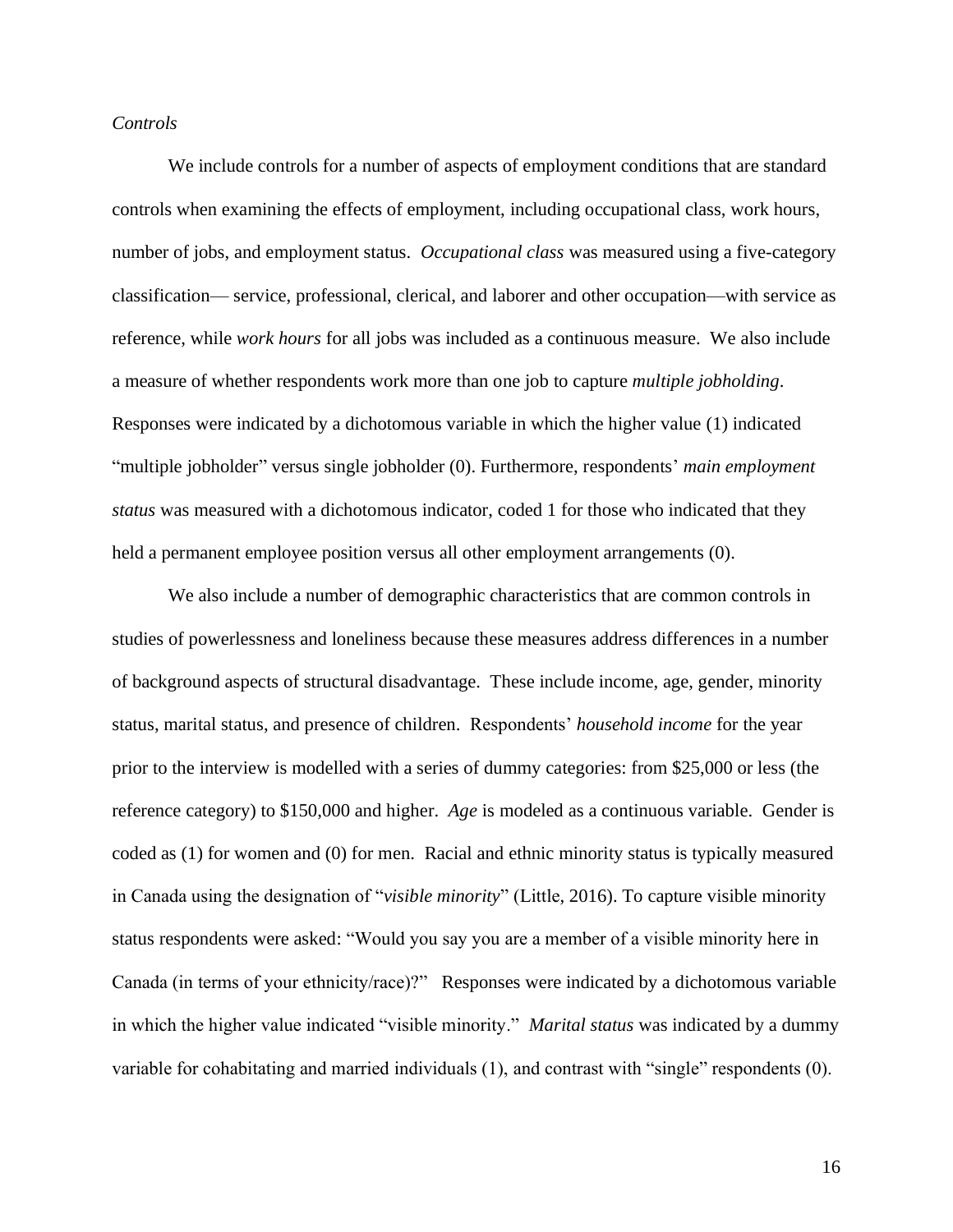A dummy variable is also used to indicate *presence of children*, with reports of one or more children in the household (1) contrasted to those with no children (0).

# *Plan of Analysis*

We follow a three-step approach in our analytical strategy. We first provide information on the two study samples, before presenting a bivariate breakdown of selected social characteristics of platform workers. We report these bivariate results since there are few studies that examine platform work in the general working population, leading to a knowledge gap in our understanding of who actually participates in the platform economy. We then conduct multivariate analyses with OLS regression to test our focal hypotheses. Table 1 reports descriptive statistics for all measures in the multivariate analyses. Tables 2 and 3 present bivariate analyses that illustrate the social distribution of platform workers and associations between platform work and focal outcomes. Tables 4 and 5 present results from OLS regression analyses with powerlessness (Table 4) and loneliness (Table 5) regressed on platform work participation and controls (model 1). We then adjust for respondents' financial difficulties (model 2). Finally, we test a platform work x university degree interaction (model 3) to investigate whether the association between platform work and powerlessness/loneliness is contingent on respondents' education level.

#### RESULTS

# *Descriptives and Bivariate Analyses*

Table 1 presents weighted descriptive statistics for focal measures and controls in the September 2019 and March 2020 samples. There are few noteworthy differences across the samples. The prevalence of platform work in March (13.5%) was slightly higher than in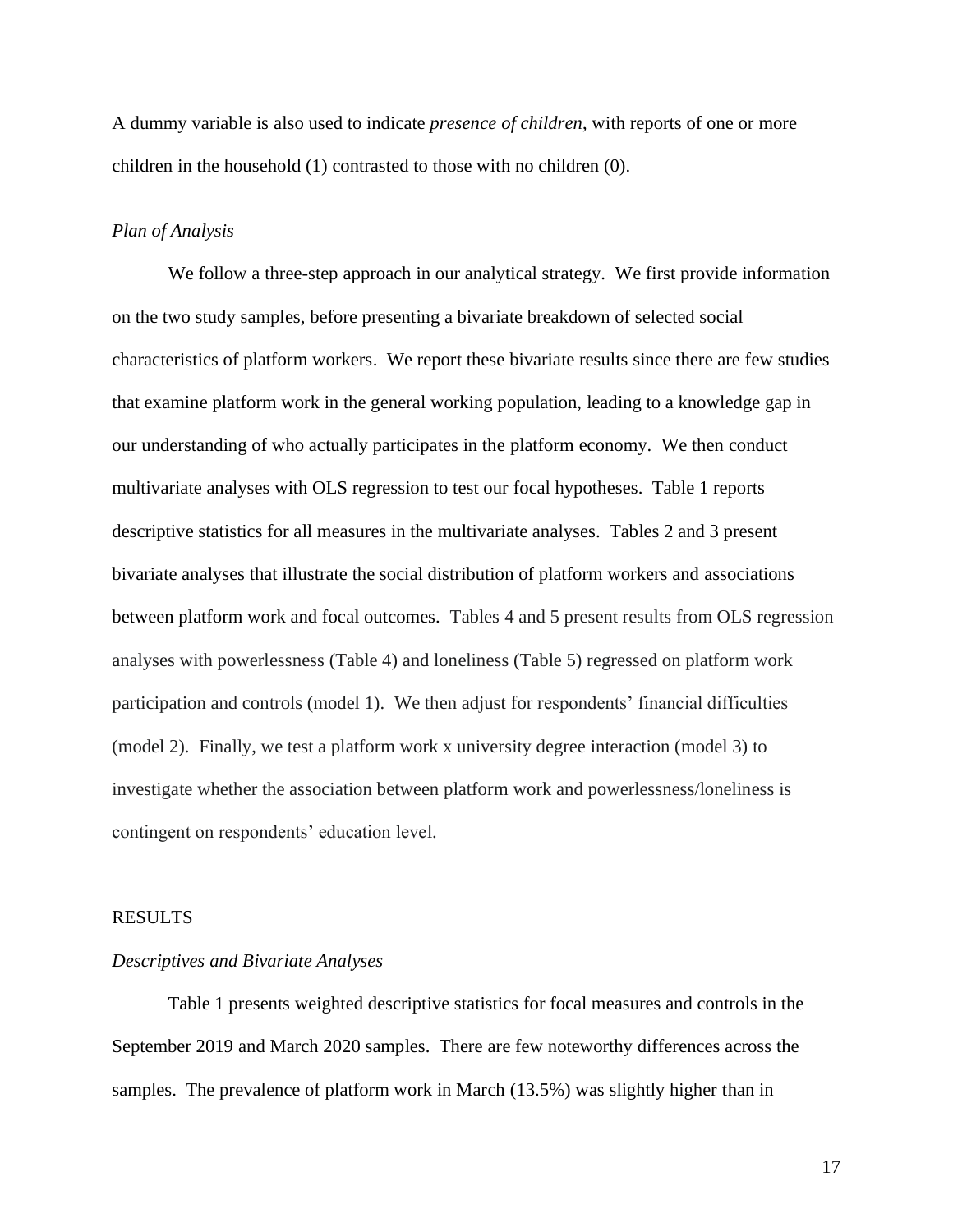September (11.8%), although this difference was not statistically significant. These results suggest a nonnegligible number of Canadians are engaged in platform work. Table 2 presents social status comparisons of engagement in platform work. Visible minorities and younger workers are more likely to report platform work, but we find no evidence of significant gender or education differences in platform work. These patterns are consistent across September 2019 and March 2020 samples.

Table 3 presents a bivariate comparison of platform workers' and nonplatform workers' reported levels of financial strain, and their perceptions of powerlessness and loneliness. Platform workers report statistically significant higher levels of financial strain in both September and March samples. As preliminary support for hypotheses 1 and 2, platform workers also report statistically significant higher levels of loneliness and powerlessness. Presenting these differences as semi-standardized differences—represented in units of standard deviation of powerlessness/loneliness—can aid interpretation of their magnitude. The loneliness semi-standardized difference was .49 and .50 in the September and March samples respectively, indicating half of a standardized deviation increase in loneliness for platform workers—a substantial difference. The powerlessness difference across platform and non-platform workers was similarly large in both samples (semi-standardized differences of .42 and .43 respectively). To illustrate the relative size of the powerlessness difference between platform and nonplatform workers, we compare it to the powerlessness difference between who hold a university degree and those with less than a degree—since education is an established and strong predictor of powerlessness (Mirowsky and Ross 2003). Expressed as a semi-standardized difference, the platform-nonplatform work difference in powerlessness (.42) is 2.4 times larger than the difference between university degree and nondegree holders (.17).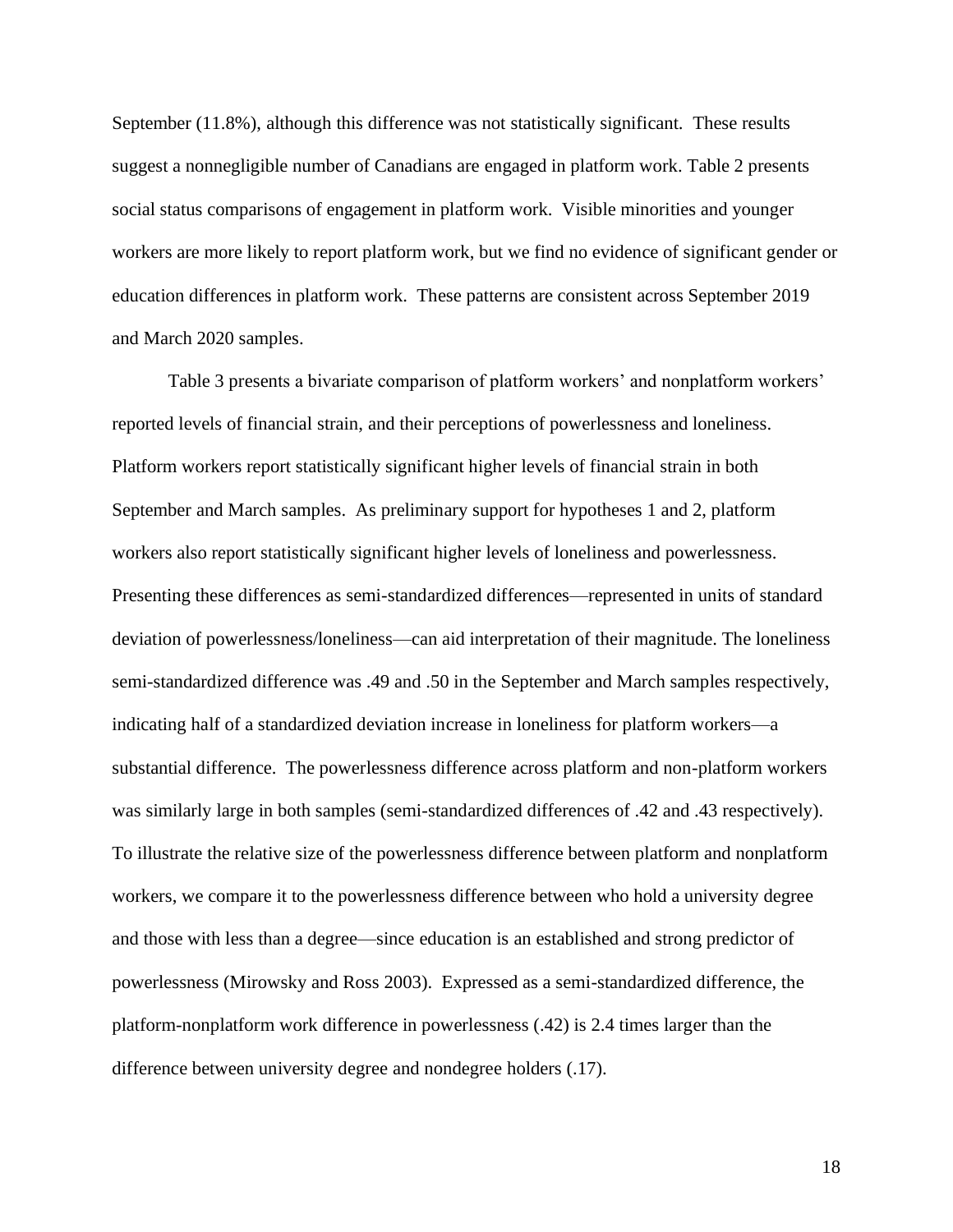# *Multivariate Results*

Table 4 reports results from OLS regression analyses of powerlessness for the September 2019 and March 2020 samples. Since the results of these analyses are similar across samples, we present September/March patterns together, highlighting any noteworthy differences. For both samples, Model 1 reveals a statistically significant positive association between platform work and powerlessness, adjusting for control measures. Model 2 includes a measure of respondents' financial difficulties to investigate if the greater perceptions of powerlessness among platform workers is in part or fully due to their underlying economic circumstances. Higher levels of financial strain are significantly associated with a greater sense of powerlessness. Furthermore, the association between platform work and powerlessness is reduced by approximately 35% for both samples, although this association remains significant. Despite the weakened platform work-powerlessness association after adjusting for financial strain, the standardized difference in powerlessness remains substantial at .22 and .20 for September and March respectively. The majority of the tendency for platform workers to report higher powerlessness is therefore not explained by their greater vulnerability to financial strain—indicating support for hypothesis 1.

In model 3 of Table 4, we include a 'platform work x university degree' interaction to examine whether the association between platform work and powerlessness varies by respondent's education level. In the September sample, the interaction is not statistically significant, indicating no support for hypothesis 3. This stands in contrast to the March sample, however, in which the interaction coefficient is statistically significant, revealing evidence of a positive association between platform work and powerlessness only among those without a university degree. Ancillary analyses showed that, among individuals without a university degree, the association between participation in platform work and powerlessness is statistically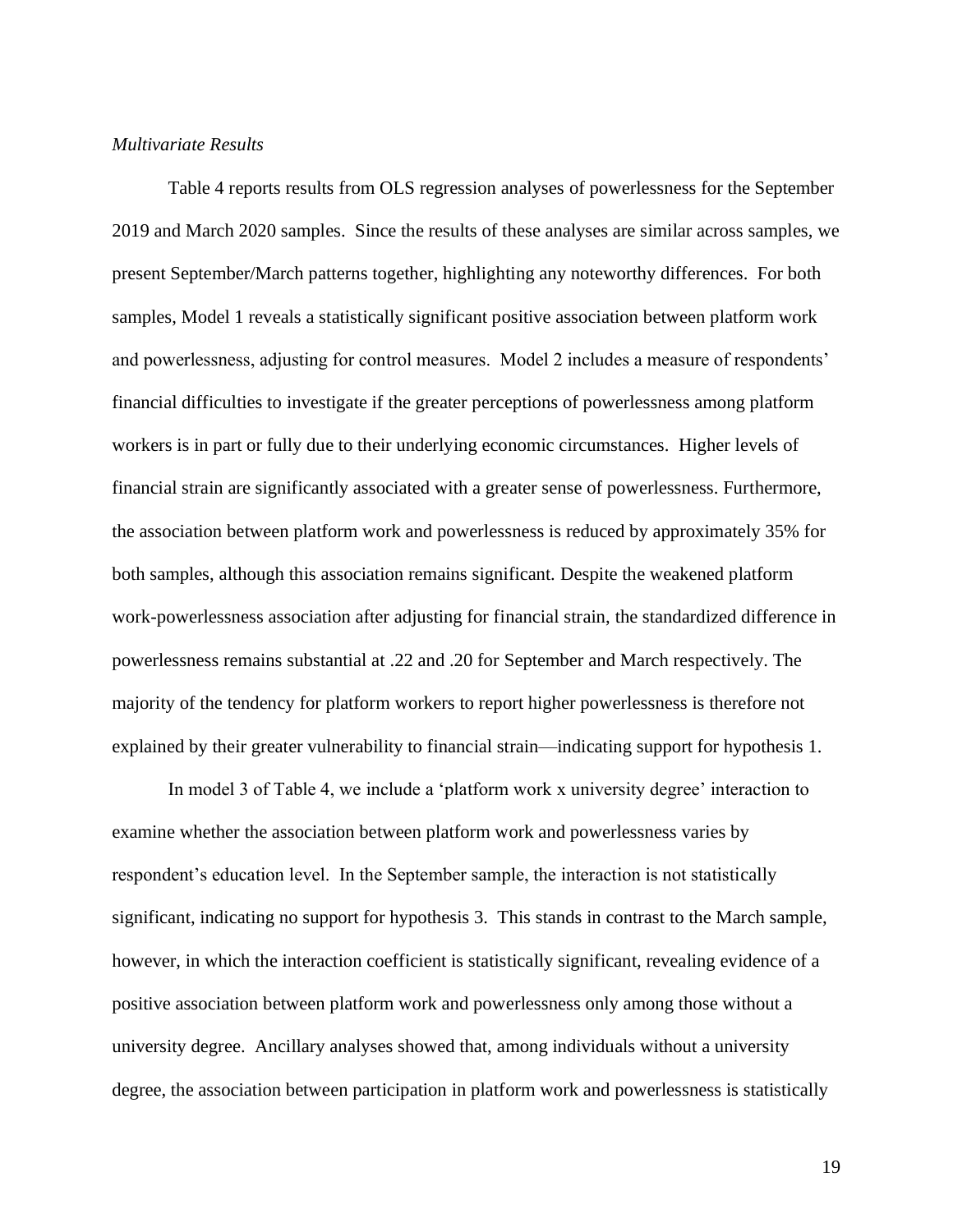significant (*b*=0.214, *p*<0.001), but this association is not significant among individuals with a university degree  $(b=0.037, p>0.10)$ . Since the education contingency is limited to the March sample, we therefore find only partial support for hypothesis three, and we will address the possible reasons for this inconsistent evidence in the discussion section.

Results for the analyses of loneliness are similar to results for powerlessness, with the exception of the results regarding the interaction tests. Table 5 presents results from OLS regression analyses of loneliness for both samples. Model 1 reveals that platform workers report statistically significant higher levels of loneliness than nonplatform workers—a pattern that is consistent across September and March samples. In model 2, the inclusion of financial strain weakens the positive platform work coefficient; however, the association with loneliness remains statistically significant. The focal association is reduced by approximately 20% in both samples with the introduction of financial strain. Moreover, the standardized difference in loneliness remains strong at .24 and .25 for September and March respectively. As with powerlessness, financial strain is associated with higher loneliness, but only accounts for only a minority of the platform work-loneliness association. Thus, beyond their exposure to more financial difficulties, platform workers exhibit higher levels of loneliness—providing support for hypothesis 2. In model 3, the coefficient for the 'platform work x university degree' interaction reveals no support for education contingencies in the underlying platform work-loneliness association for either sample (hypothesis 3). In contrast to the results for powerlessness, then, we observe no evidence that the association between participation in platform work and loneliness differs based on holding a university degree.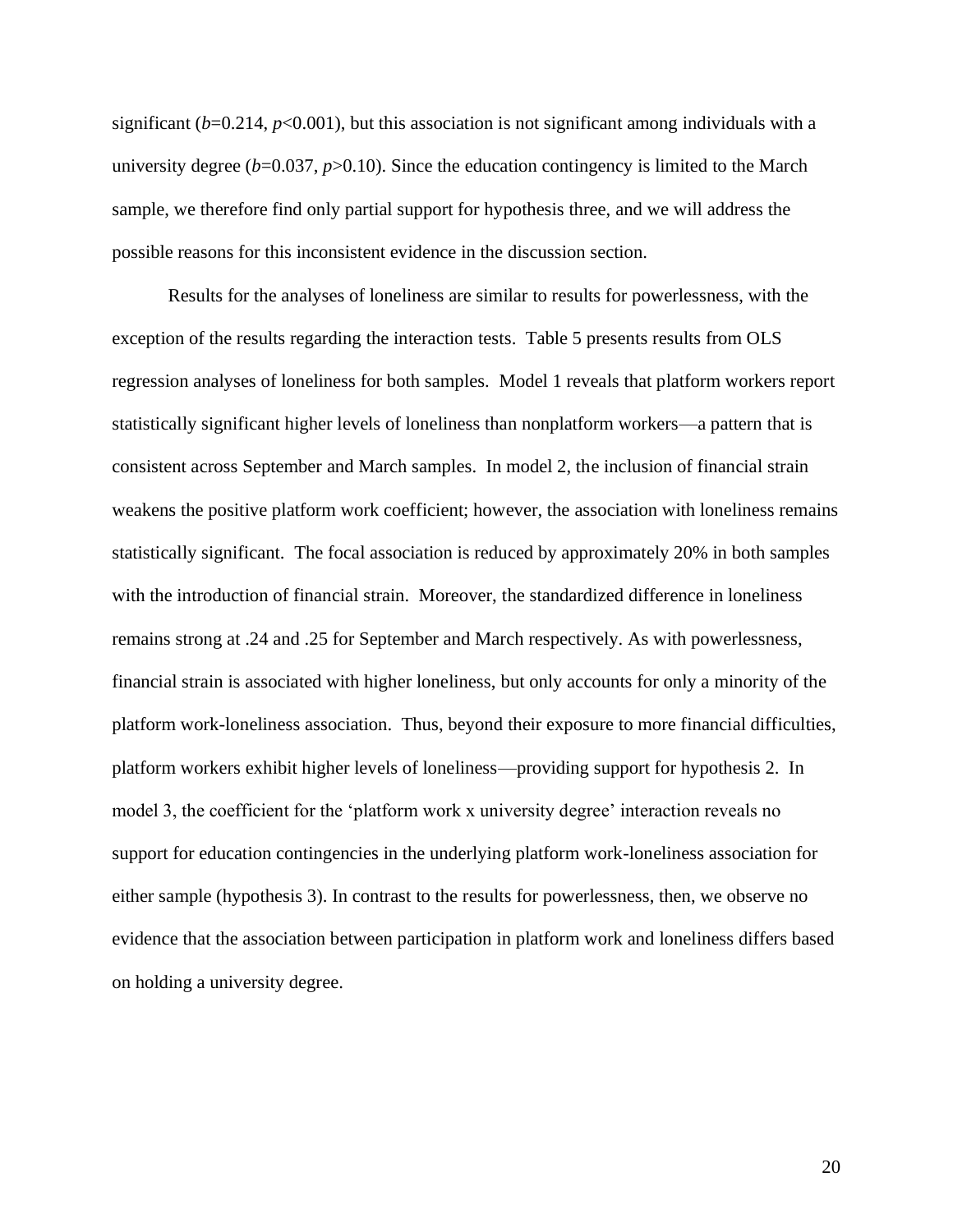#### DISCUSSION

The structure and social-psychological consequences of work are perennial areas of interest in sociology, stretching back to Marx's discussion of the consequences of industrialization for alienation. The expanding nature of the gig economy through platform work draws attention to the relevance of these classical ideas to modern forms of work, and the degree to which the structure of platform gig work enhances alienation. Guided by Marx's theory of alienation and emerging qualitative accounts from platform workers, we leveraged two nationally representative samples of Canadians to examine potential psychosocial inequities between platform workers and more traditional workers—an investigation, which, to our knowledge, is the first of its kind. We find that approximately one in seven Canadians workers reported platform work in March 2020, a participation rate that is considerably higher than the most recent previous study on the issue (Jeon et al., 2019), which found that less than one in ten Canadians were engaged platform work in 2016—an increase that may reflect the growing popularity of on-demand food delivery and transportation services. We further find that participation in platform work is associated with higher levels of not only powerlessness, but also loneliness. Furthermore, the greater economic hardship reported by gig workers does not principally explain these associations.

Our ability to replicate the overall alienating associations of engagement in platform gig work, emphasizes a strength and contribution of the current research. Recent studies have suggested a "replication crisis" in social psychology (Świątkowski and Dompnier, 2017), leading to a recommendation that "researchers must not ignore the value of exact replications" (Stangor & Lemay, 2016:2). However, sociologically-oriented social psychology often relies on large probability surveys, and cost and time concerns limit the possibility of testing replication using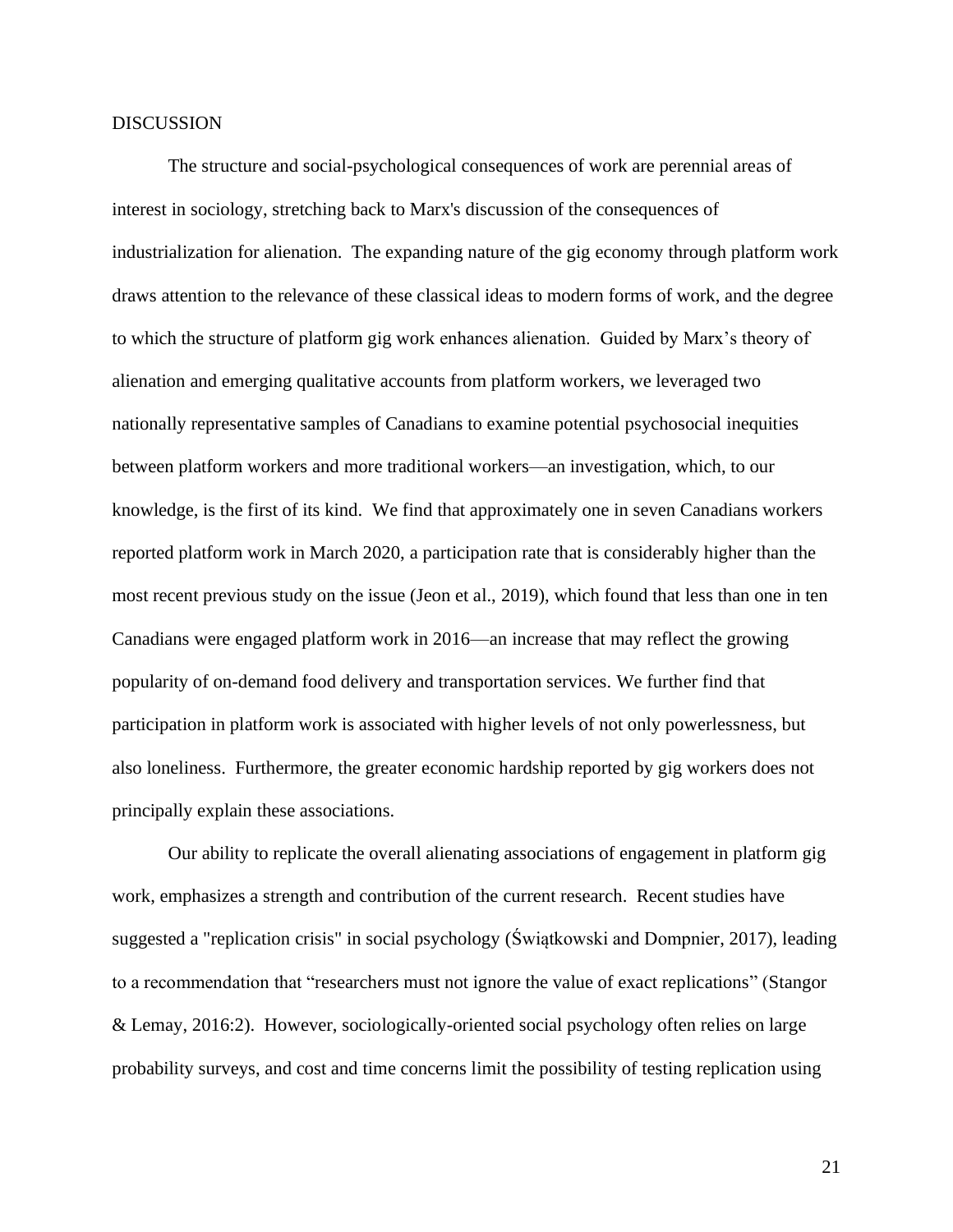the exact same measures in two large surveys. It is for this reason that our findings present value, as we are able to show that strong associations with two different measures of alienation are consistent across repeated samples, thereby providing greater confidence in the primary results of this study and reinforcing the critical relevance of new forms of work to classical interests in alienation.

Marx's theory of alienation linked the human condition to the structural conditions of capitalist labor. Marx's theorizing on the consequences of working conditions for alienation has in particular served to link the structural conditions of work to perceptions of powerlessness (Mirowsky & Ross, 2003). There are, of course, noteworthy differences that distinguish the experiences of platform laborers from workers during the capitalist industrialization period described by Marx. Platform workers rarely have direct contact with their employer, and they have considerably more latitude over when and for how long they work than early industrial wage laborers. Nevertheless, as a perpetually insecure workforce that can be easily replaced by a plentiful reserve army of labor, we believe a Marxian analysis remains relevant and insightful to the study of platform work. In contrast to the more traditional overt control strategies commonly utilized by firms, a novel contemporary innovation of platform companies is their use of a largely invisible digital control apparatus comprised of software algorithms that dictate the experiences and opportunities of platform workers. The ability to hide the source of platform workers' constraints and isolation, and instead frame platform work as a form of entrepreneurship has been highlighted by others before us (De Stefano, 2016).

These arguments are supported by the finding that platform workers reported greater powerlessness by a considerable margin—a disadvantage that cannot be explained by coinciding experiences of financial strain. While the increasing commonality of platform work has been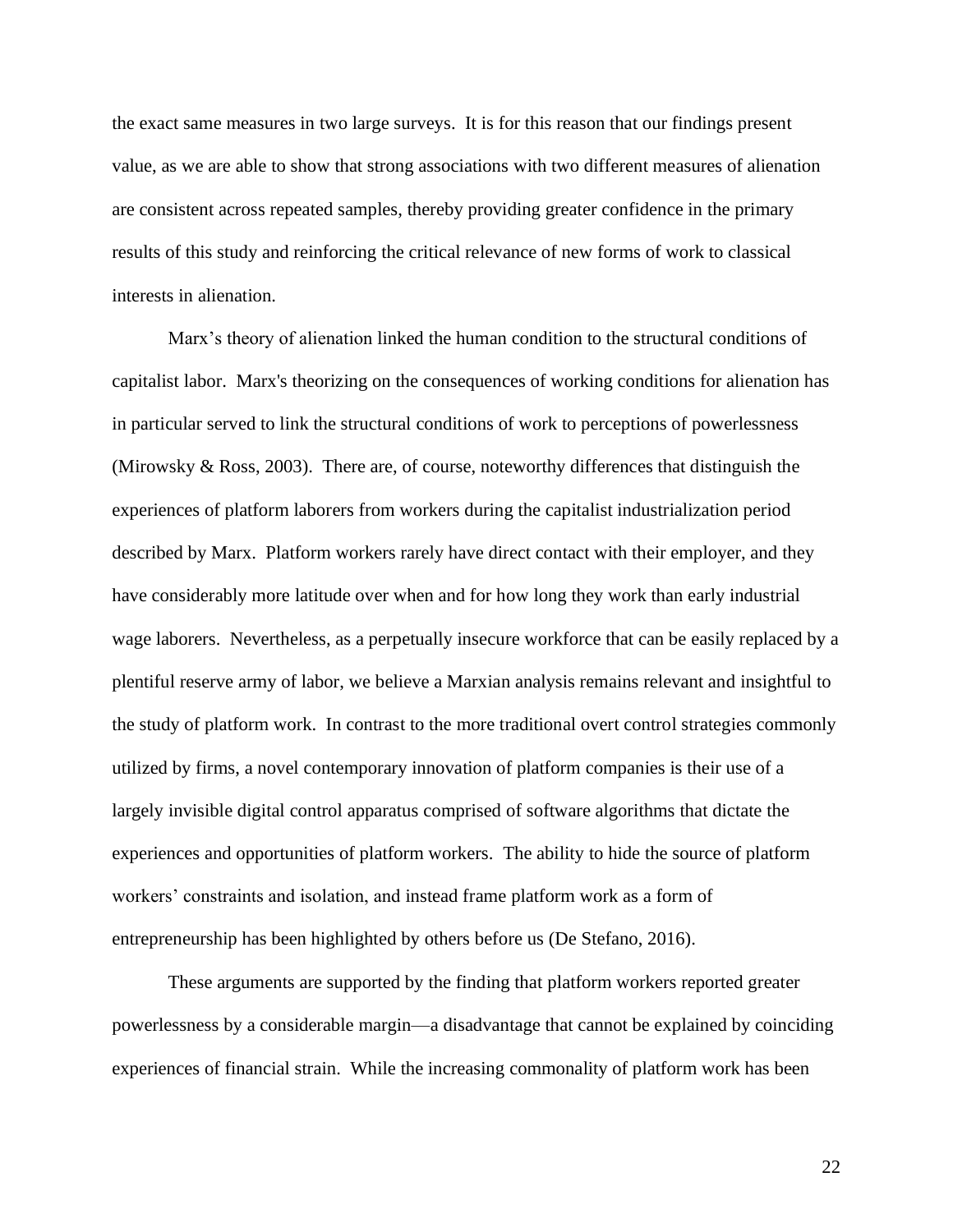hailed as an innovative fount of individual agency, the empirical evidence instead highlights the potentially demoralizing nature of this form of work, in which individual agency is undermined by an algorithm that must be satiated, and the monitoring of efficiency and customer satisfaction serves to routinize labor and homogenize individual action. These ideas resonate with some of the more critical arguments leveraged against the gig economy, which suggest that within the technological matrix of the platform, individual choice is fleeting and ultimately illusory, subjugated to the predominance of an algorithm (Andrejevic, 2019). Algorithmic management may represent a distinct and novel control technique of platform firms; yet, our findings nevertheless underscore the contemporary relevance of Marxian concerns regarding the disempowering nature of particular kinds of work.

In addition to powerlessness, we considered loneliness as an outcome of platform work. As a manifestation of perceived isolation, loneliness is central to Marx's original arguments about the separation of workers under capitalism. We find support for our prediction that platform workers would be more vulnerable to loneliness. This pattern speaks to a broader debate about the consequences of remote work and the eroding social contract between organizations and their workers. The themes of social isolation in Marx's writings have been less emphasized in sociologically-oriented psychology than those of powerlessness, but our findings underscore how modern labor conditions may deter communal work in favor of isolation under the guise of individuation. Such isolation has been argued to serve larger structural purposes by preventing collective action against structures of exploitation, but it also harms the worker by creating a greater sense of psychological separation in the form of loneliness. Loneliness, in turn, has been linked to numerous adverse health effects (Cacioppo & Cacioppo, 2014). These findings therefore illustrate how the structure of the contemporary gig economy can have adverse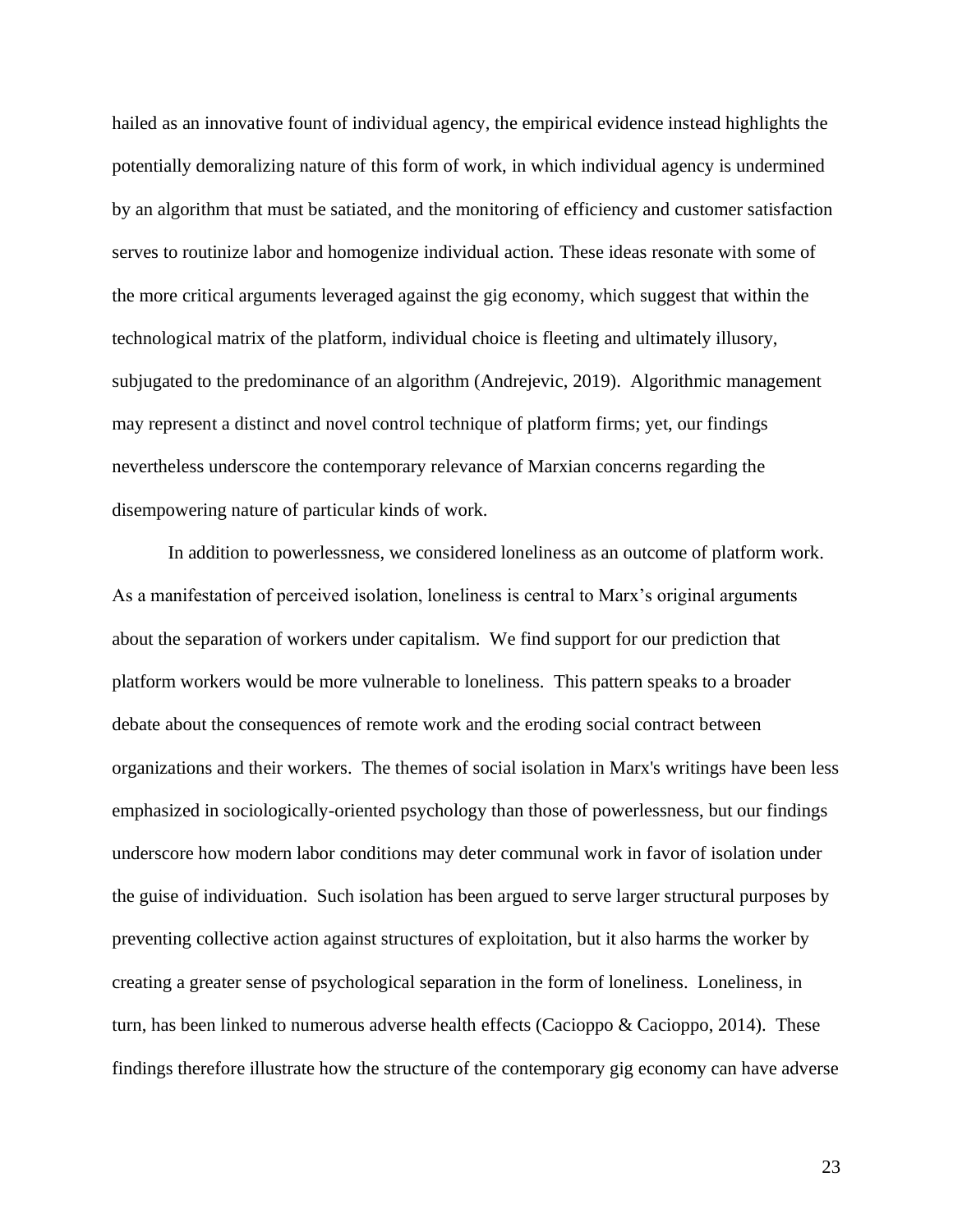consequences for the well-being of individual workers through not simply the direct experience of work, but also the damaging psychological residue this structure leaves behind.

Acknowledging the breadth of activities and skill levels of those that participate in the platform economy, we also investigated possible socioeconomic contingencies in the association between platform work and alienation—positing that platform workers with more formal education would experience fewer negative consequences. We find limited support for this prediction. Although we tested an interaction four times, in only one case—in the March sample for powerlessness—was there a significant difference in associations with platform work between those with and without a university degree. This result was in accordance with our expectations in hypothesis 3, as it showed that engaging in platform work was associated with powerlessness only among individuals without a university degree. It is possible that education is a more beneficial resource for helping a platform worker retain a sense of autonomy and control, but less useful for addressing the isolation that comes with working for an online platform. However, since we could not replicate this education-based difference, we suggest it should be interpreted cautiously. Further research should therefore continue to examine education differences in the consequences of platform work for alienation, to better determine the consistency of these differences. Larger sample sizes that afford greater specificity in levels of education would also help to determine the degree of education differences in the alienating consequences of platform work.

There are several limitations to this research that should be noted. Our ability to infer conclusions about causal relationships between platform work and powerlessness and loneliness are constrained by the cross-sectional nature of the C-QWELS samples. Further longitudinal research is necessary to identify the appropriate temporal sequencing between participation in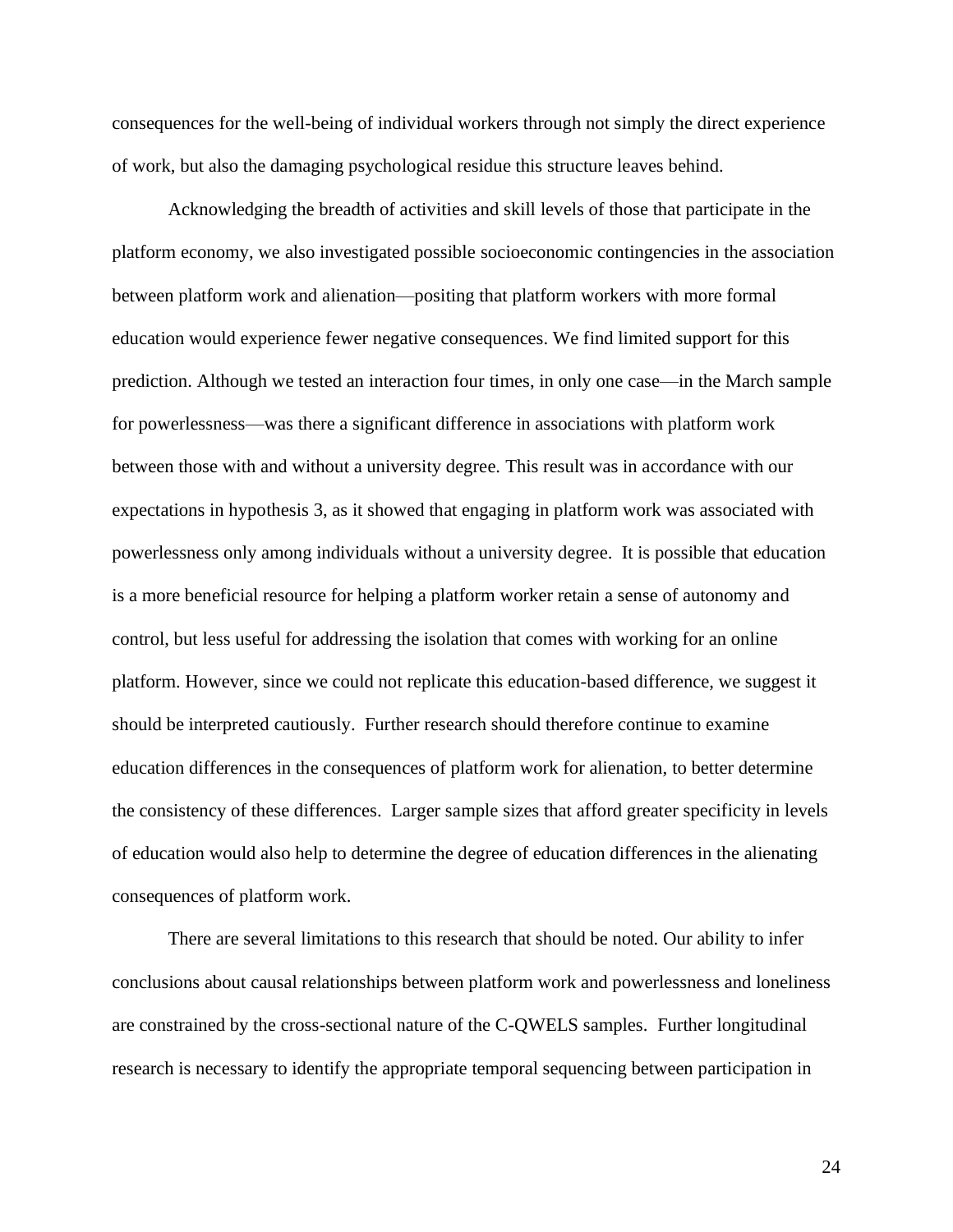platform work and experiences of alienation, since it is possible the individuals who feel powerless and isolated seek out this form of employment. Relatedly, we argue the role of a set of structural characteristics common to platform work to explain its association with powerlessness and loneliness, but we do not directly test these as mediating mechanisms in the association. While the theorized mechanisms put forth are consistent with existing qualitative accounts of platform work, future research should incorporate measures of platform workers' perceived autonomy as well as the quality and quantity of their social interactions on the job. Furthermore, findings showing that financial stress does not substantially provide a redundant or spurious mechanism for these associations reinforces the likely importance of these theorized mechanisms.

## **CONCLUSION**

The emergence of platform work has raised important questions about the future of work and organizations. If advocates of the platform economy are to be believed, online labor platforms enable workers to effectively capitalize on their time, resources, and unique skillsets. Yet, the higher levels of powerlessness and isolation that we observe among platform workers suggest that claims of worker empowerment should be met with some skepticism. We interpret our findings in light of the unique position of platform firms to leverage emerging digital technologies to control a disparate body of labor. The implications of these patterns, far from being novel, reinforce the arguments from classical perspectives of work that emphasize the human value of meaningful worker autonomy.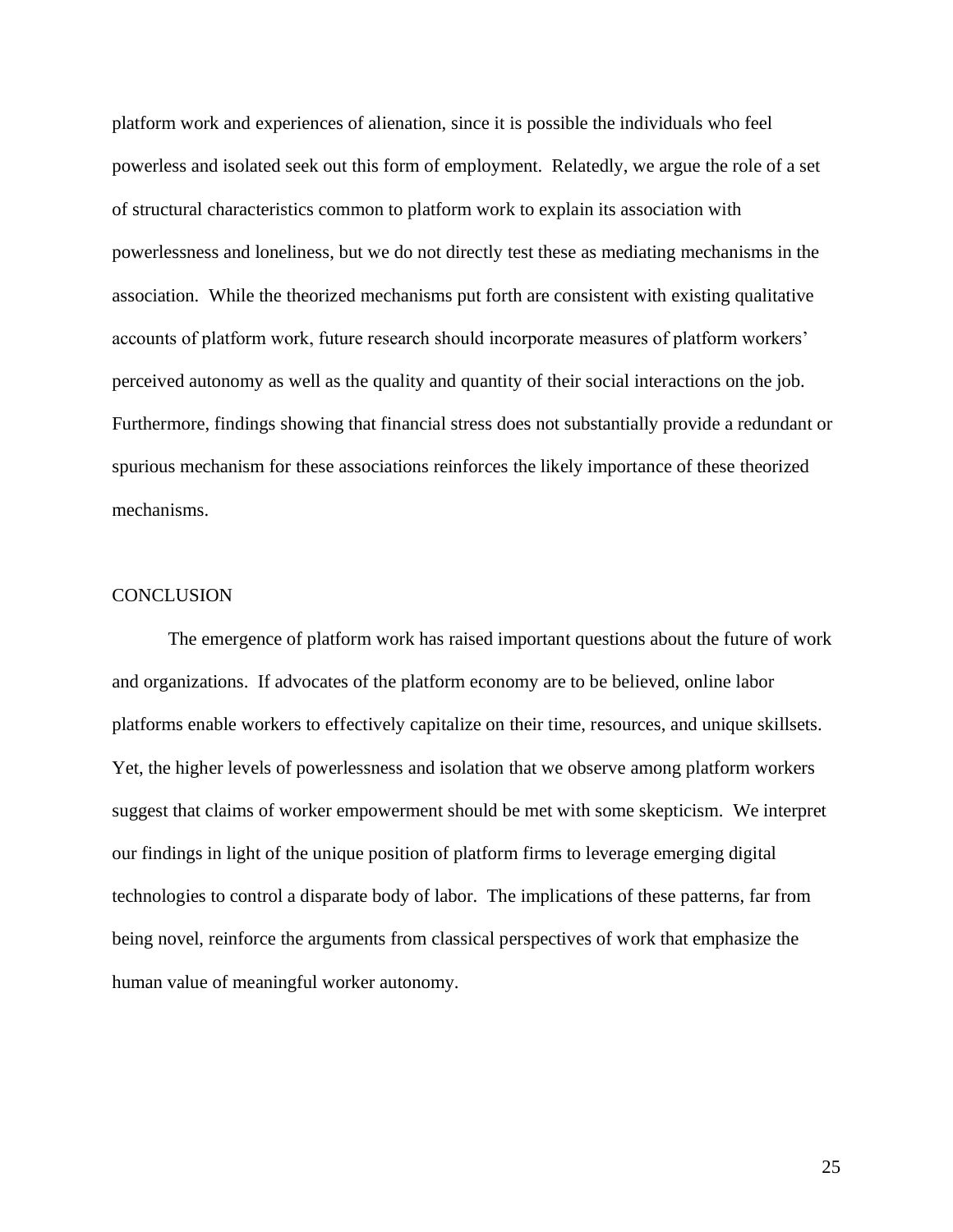# **NOTES**

1. The Angus Reid Forum contains enough people in each major demographic group to draw randomized samples that represent the population as a whole. In order to ensure that research participants accurately represent the public in terms of both demographics and attitudes, surveys are based upon representative samples from each panel that are randomized and statistically weighted according to the most current demographic and regional voting data available. For the C-QWEL study, sample selection started with creating a balanced sample matrix of the Canadian population. A randomized sample of Angus Reid Forum members were then selected to match this matrix to ensure a representative sample. Subsequent to this step, final sample data is analysed and weighted to a series of variables (Age, Gender, Region, 2015 Federal Election voting behavior) to ensure balanced representivity of all working Canadians.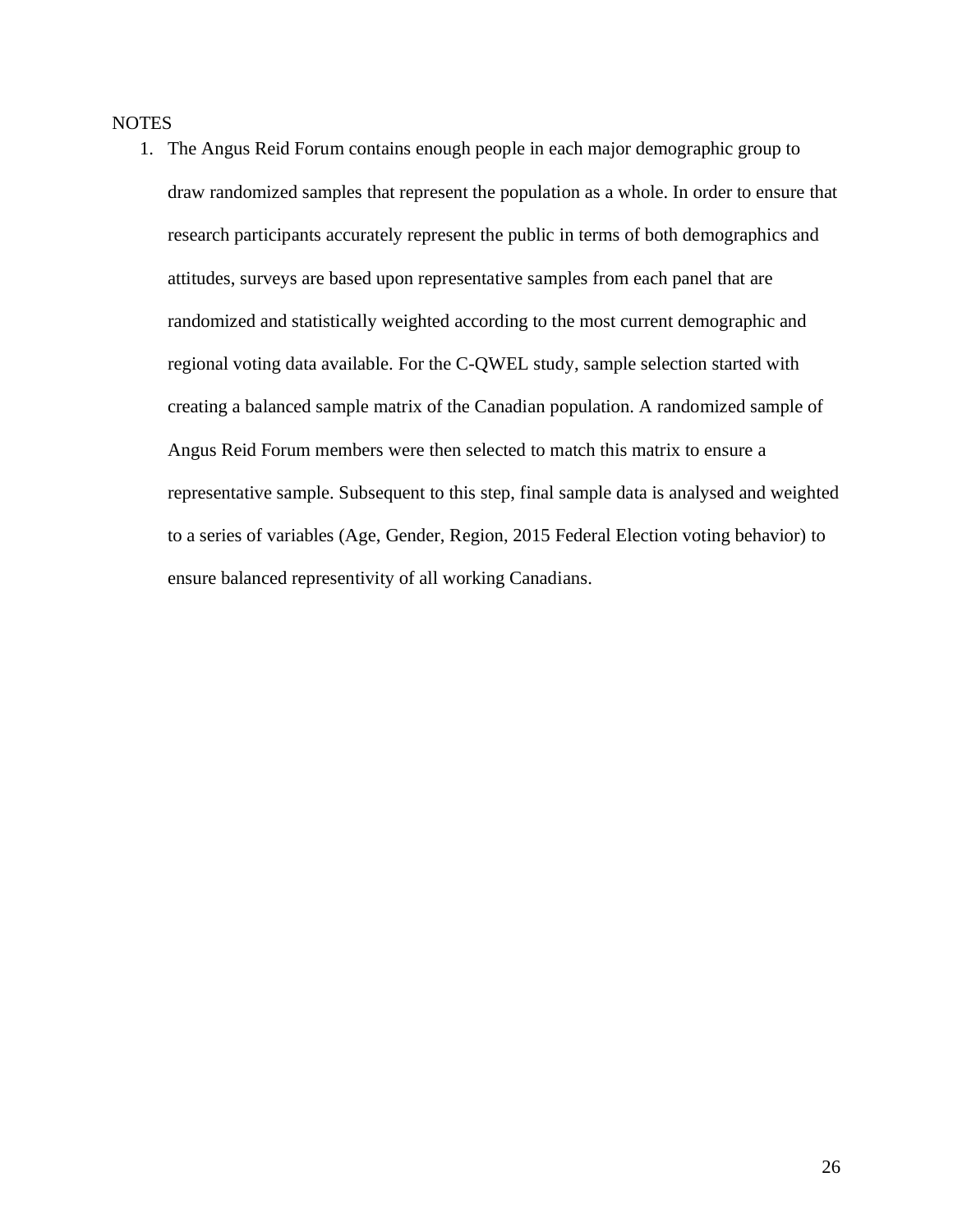#### REFERENCES

- Adler, P. S., Kwon, S. W., & Heckscher, C. (2008). Professional work: The emergence of collaborative community. *Organization Science*, *19*, 359-376.
- Andrejevic, M. (2019). Automating surveillance. *Surveillance & Society*, *17*(1/2), 7-13.
- Aneshensel, C. S. (2012). *Theory-based data analysis for the social sciences*. Sage Publications.
- Angus Reid. (2019). A Portrait of social isolation and loneliness in Canada today. Retrieved from http://angusreid.org/wp-content/uploads/2019/06/2019.06.14\_Loneliness-and-Social-Isolation-Index.pdf
- Angus Reid. (2019). The "Gig" Picture: One-in-three Canadians have done some kind of informal work in the past five years. Retrieved from http://angusreid.org/wpcontent/uploads/2019/11/2019.11.26\_Gig\_economy\_pdf.pdf
- Anwar, M. A., & Graham, M. (2020). Between a rock and a hard place: Freedom, flexibility, precarity and vulnerability in the gig economy in Africa. *Competition & Change*, https://doi.org/10.1177/1024529420914473.
- Berg J. (2016). Income security in the on-demand economy: policy lessons from a survey of crowdworkers. *Comp. Labor Law Policy Journal, (37),* 543–76.
- Bowles, N. (2016). The Uber-loneliness of the sharing economy driver. *The Guardian*. Retrieved from https://www.theguardian.com/technology/2016/feb/04/uber-protest-app-zellosharing-economy.
- Bracha, A., & Burke, M. A. (2019). How big is the gig? *Unpublished paper, Federal Reserve Bank of Boston*.
- Burkitt, I. (2019). Alienation and emotion: social relations and estrangement in contemporary capitalism. *Emotions and Society*, *1*(1), 51-66.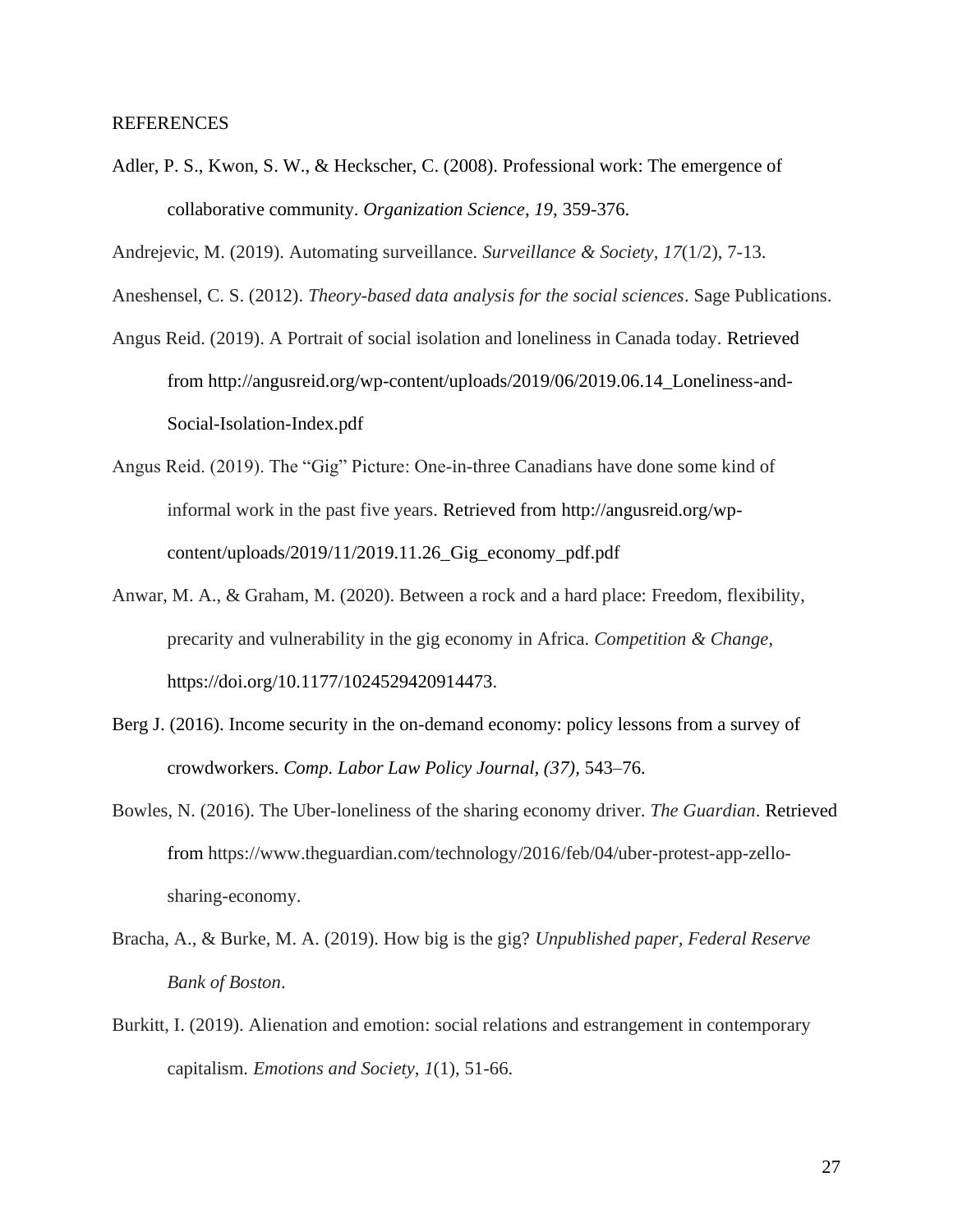- Cacioppo, J. T., & Cacioppo, S. (2014). Social relationships and health: The toxic effects of perceived social isolation. *Social and Personality Psychology Compass*, *8*(2), 58-72.
- Cacioppo, S., Capitanio, J. P., & Cacioppo, J. T. (2014). Toward a neurology of loneliness. *Psychological bulletin*, *140*(6), 1464–1504.
- Calo, R., & Rosenblat, A. (2017). The taking economy: Uber, information, and power. *Colum. L. Rev.*, *117*, 1623.
- Chiaburu, D. S., Thundiyil, T., & Wang, J. (2014). Alienation and its correlates: A meta‐ analysis. *European Management Journal*, *32*(1), 24–36.
- Comninel, G. C. (2019). *Alienation and Emancipation in the Work of Karl Marx*. Palgrave Macmillan.
- Corporaal, G. F., & Lehdonvirta, V. (2017). Platform sourcing: How Fortune 500 firms are adopting online freelancing platforms. University of Oxford: *Oxford Internet Institute* (OII). Retrieved from: https://www.oii.ox.ac.uk/publications/platform-sourcing.pdf
- D'Cruz, P., & Noronha, E. (2016). Positives outweighing negatives: the experiences of Indian crowdsourced workers. *Work Organisation, Labour and Globalisation*, *10*(1), 44-63.
- De Jong-Gierveld J, Van Tilburg TG, Dykstra PA (2018). New ways of theorizing and conducting research in the field of loneliness and social isolation. In: Vangelisti ALPD (ed) *Cambridge handbook of personal relationships*, 2nd edn. Cambridge University Press, Cambridge, pp 391–404.
- De Stefano, V. (2016). The rise of the just-in-time workforce: On-demand work, crowdwork, and labor protection in the gig-economy. *Comparative Labor Law & Policy Journal*, 37(3), 471-504.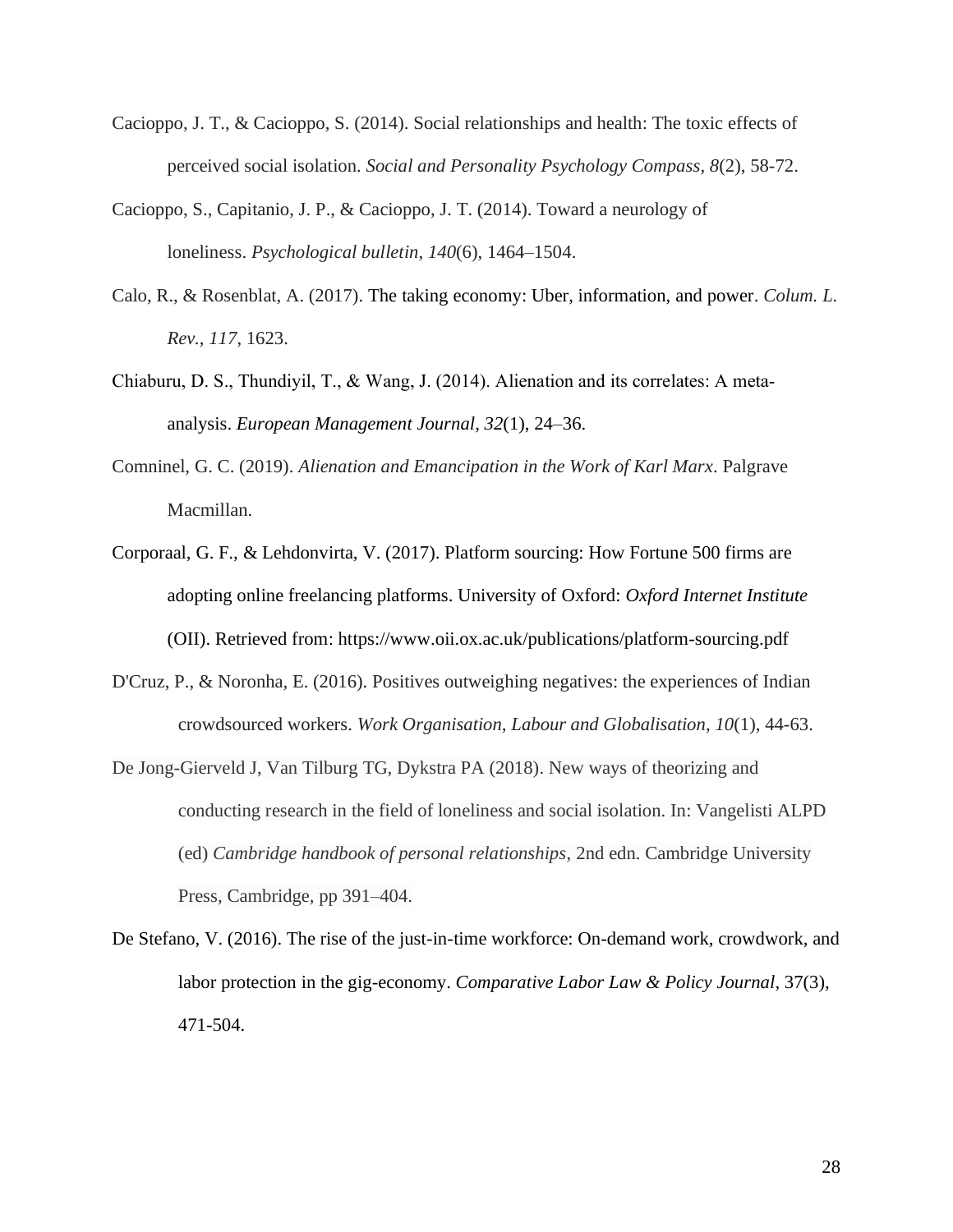- Edwards, R. (1979). *The transformation of the workplace in the twentieth century*. New York: Basic Books.
- Elcioglu, E. F. (2010). Producing precarity: The temporary staffing agency in the labor market. *Qualitative Sociology*, *33*(2), 117-136.
- Farrell, D., & Greig, F. (2016). Paychecks, paydays, and the online platform economy. In *Proceedings. Annual Conference on Taxation and Minutes of the Annual Meeting of the National Tax Association* (Vol. 109, pp. 1-40). National Tax Association.
- Fokkema, T., De Jong Gierveld, J., & Dykstra, P. A. (2012). Cross-national differences in older adult loneliness. *The Journal of Psychology*, *146*(1-2), 201-228.
- Gandini, A. (2019). Labor process theory and the gig economy. *Human Relations*, *72*(6), 1039- 1056.
- Glavin, P. (2013). The impact of job insecurity and job degradation on the sense of personal control. *Work and Occupations*, *40*(2), 115-142.
- Glavin, P., Filipovic, T., & Van der Maas, M. (2019). Precarious versus entrepreneurial origins of the recently self‐employed: Work and family determinants of Canadians' self‐ employment transitions. *Sociological Forum*, *34*(2), 386-408.
- Goods, C., Veen, A., & Barratt, T. (2019). "Is your gig any good?" Analysing job quality in the Australian platform-based food-delivery sector. *Journal of Industrial Relations*, *61*(4), 502-527.
- Hatami, A., Vosoughi, S., Hosseini, A. F., & Ebrahimi, H. (2019). Effect of co-driver on job content and depression of truck drivers. *Safety and Health at Work*, *10*(1), 75-79.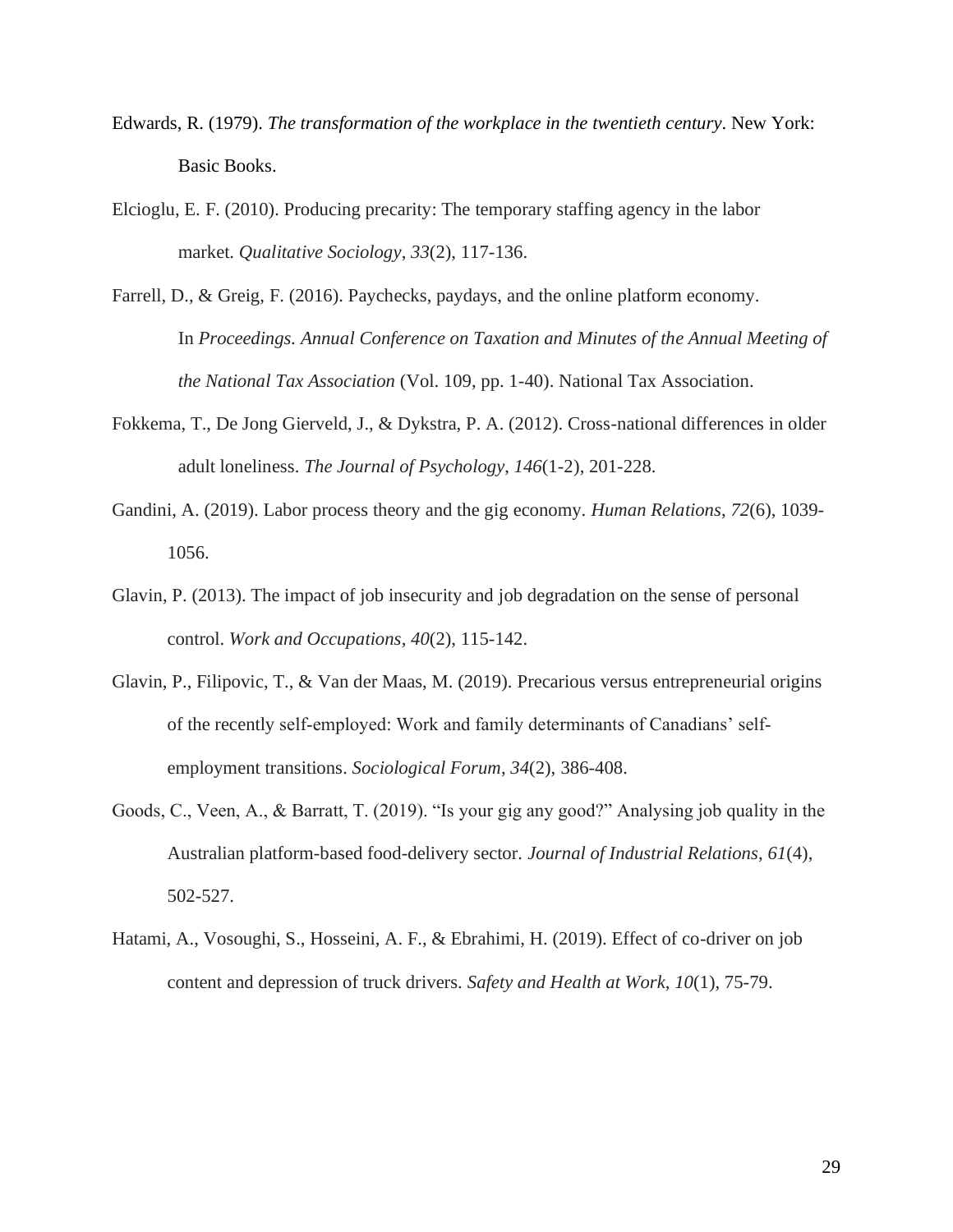- Hawkley, L. C., Thisted, R. A., Masi, C. M., & Cacioppo, J. T. (2010). Loneliness predicts increased blood pressure: 5-year cross-lagged analyses in middle-aged and older adults. *Psychology and Aging*, *25*(1), 132.
- Howcroft, D., Dundon, T., & Inversi, C. (2019). Fragmented Demands: Platform and Gig-Working in the UK. In *Zero Hours and On-call Work in Anglo-Saxon Countries* (pp. 215- 232). Springer, Singapore.
- Hughes, M. E., Waite, L. J., Hawkley, L. C., & Cacioppo, J. T. (2004). A short scale for measuring loneliness in large surveys: Results from two population-based studies. *Research on Aging*, *26*(6), 655-672.
- Jahoda, M. (1982). *Employment and Unemployment: A Social-Psychological Analysis*. Cambridge: Cambridge University Press.
- Jamil, R. (2020). Uber and the making of an Algopticon-Insights from the daily life of Montreal drivers. *Capital & Class, 44*(2), 241-260.
- Jeon, S. H., Liu, H., & Ostrovsky, Y. (2019). *Measuring the gig economy in Canada using administrative data*. Ottawa: Statistics Canada, Analytical Studies Branch Research Paper No. 437.
- Kessler, S. (2018). *Gigged: The end of the job and the future of work*. St. Martin's Press.
- Kohn, M. L., & Schooler, C. (1983). Work and personality: An inquiry into the impact of social stratification. Ablex Pub.
- Little, W. (2016). Race and ethnicity. *Introduction to Sociology* 2nd Canadian edition. B.C. Open textbook project.
- Marx, K., & Engels, F. (2009). *The economic and philosophic manuscripts of 1844 and the Communist manifesto*. Prometheus Books.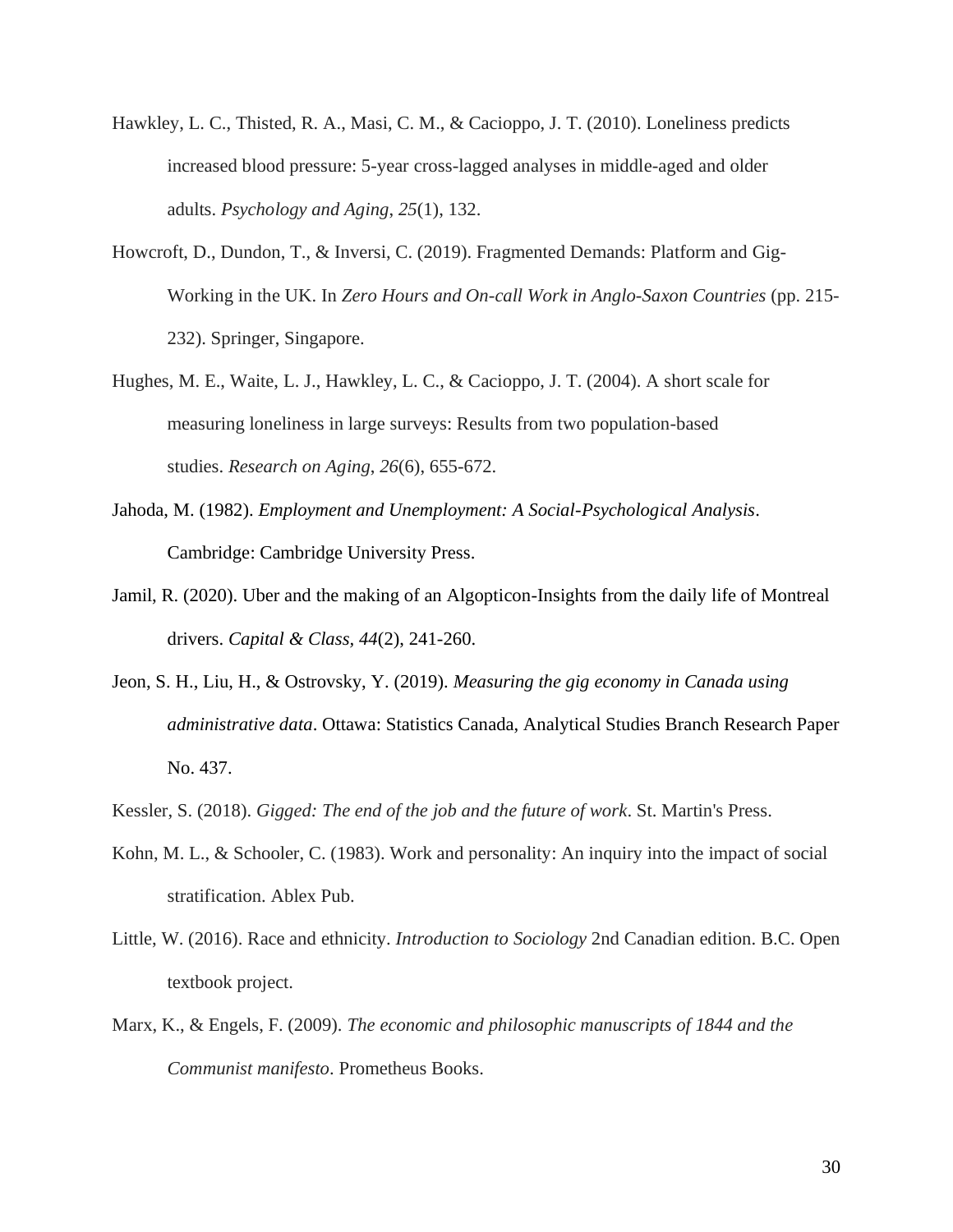- Mayo, E. (1949). Hawthorne and the western electric company. *Public administration: Concepts and cases*, 149-158.
- MBO Partners (2018). *Types of Entrepreneurs and Independent Workers.* Retrieved from https://www.mbopartners.com/blog/whats-my-type-defining-the-independent-worker
- Mendelson, D. (2012). Transformations of working identities: Labour and the self. In A. Elliott (Ed.), *Routledge Handbook of Identity Studies.* Routledge (pp. 171-189).
- Mirowsky, J., & Ross, C. E. (2003). *Social causes of psychological distress*. Transaction Publishers.
- Möhlmann, M., & Henfridsson, O. (2019). What people hate about being managed by algorithms, according to a study of Uber drivers. *Harvard Business Review*, *30*. Retrieved from https://hbr.org/2019/08/what-people-hate-about-being-managed-by-algorithmsaccording-to-a-study-of-uber-drivers.
- Morgan, G., & Nelligan, P. (2018). *The creativity hoax: Precarious work in the gig economy*. Anthem Press.
- Neal, A. G., & Seeman, M. (1964). Organizations and powerlessness: A test of the mediation hypothesis. *American Sociological Review*, 216-226.
- Ozcelik, H., & Barsade, S. G. (2018). No employee an island: Workplace loneliness and job performance. *Academy of Management Journal*, *61*(6), 2343-2366.
- Pearlin, L. I. (1999). The stress process revisited: Reflections on concepts and their interrelationships. In C. S. Aneshensel & J. C. Phelan (Eds.), *Handbook of the sociology of mental health* (pp. 395-415). Springer, Boston, MA.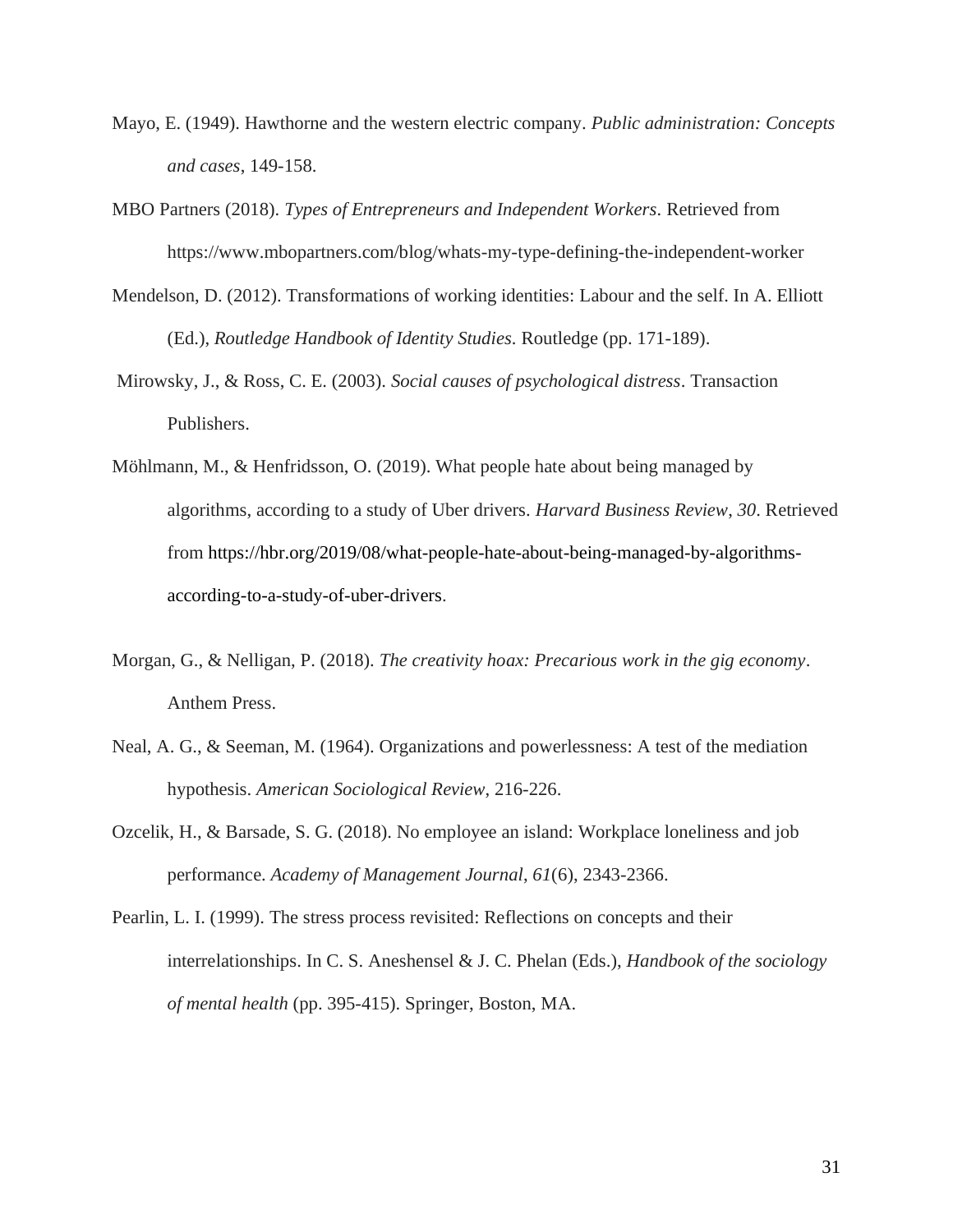- Petriglieri, G., Ashford, S. J., & Wrzesniewski, A. (2019). Agony and ecstasy in the gig economy: Cultivating holding environments for precarious and personalized work identities. *Administrative Science Quarterly*, *64*(1), 124-170.
- Ravenelle, A. J. (2019). *Hustle and gig: Struggling and surviving in the sharing economy*. Univ of California Press.
- Rogers, J. K. (1995). Just a temp: Experience and structure of alienation in temporary clerical employment. *Work & Occupations, 22*(2),137-66.
- Rosenblat, A., & Stark, L. (2016). Algorithmic labor and information asymmetries: A case study of Uber's drivers. *International Journal of Communication*, *10*, (27), 3758-3784.
- Ross, C. E., & Mirowsky, J. (1992). Households, employment, and the sense of control. *Social Psychology Quarterly*, 217-235.
- Ross, C. E., Mirowsky, J., & Pribesh, S. (2001). Powerlessness and the amplification of threat: Neighborhood disadvantage, disorder, and mistrust. *American Sociological Review*, 568- 591.
- Ross, C. E., & Sastry, J. (1999). The sense of personal control. In C. S. Aneshensel & J. C. Phelan (Eds.), *Handbook of the sociology of mental health* (pp. 369-394). Springer, Boston, MA.
- Schacht, R. (2013). *Alienation*. International Encyclopedia of Ethics.
- Schieman, S., & Plickert, G. (2008). How knowledge is power: Education and the sense of control. *Social Forces*, *87*(1), 153-183.
- Schieman, S., & Narisada, A. (2014). In control or fatalistically ruled? The sense of mastery among working Canadians. *Canadian Review of Sociology, 51*(4), 343-374.

Seeman, M. (1959). On the meaning of alienation. *American Sociological Review*, 783-791.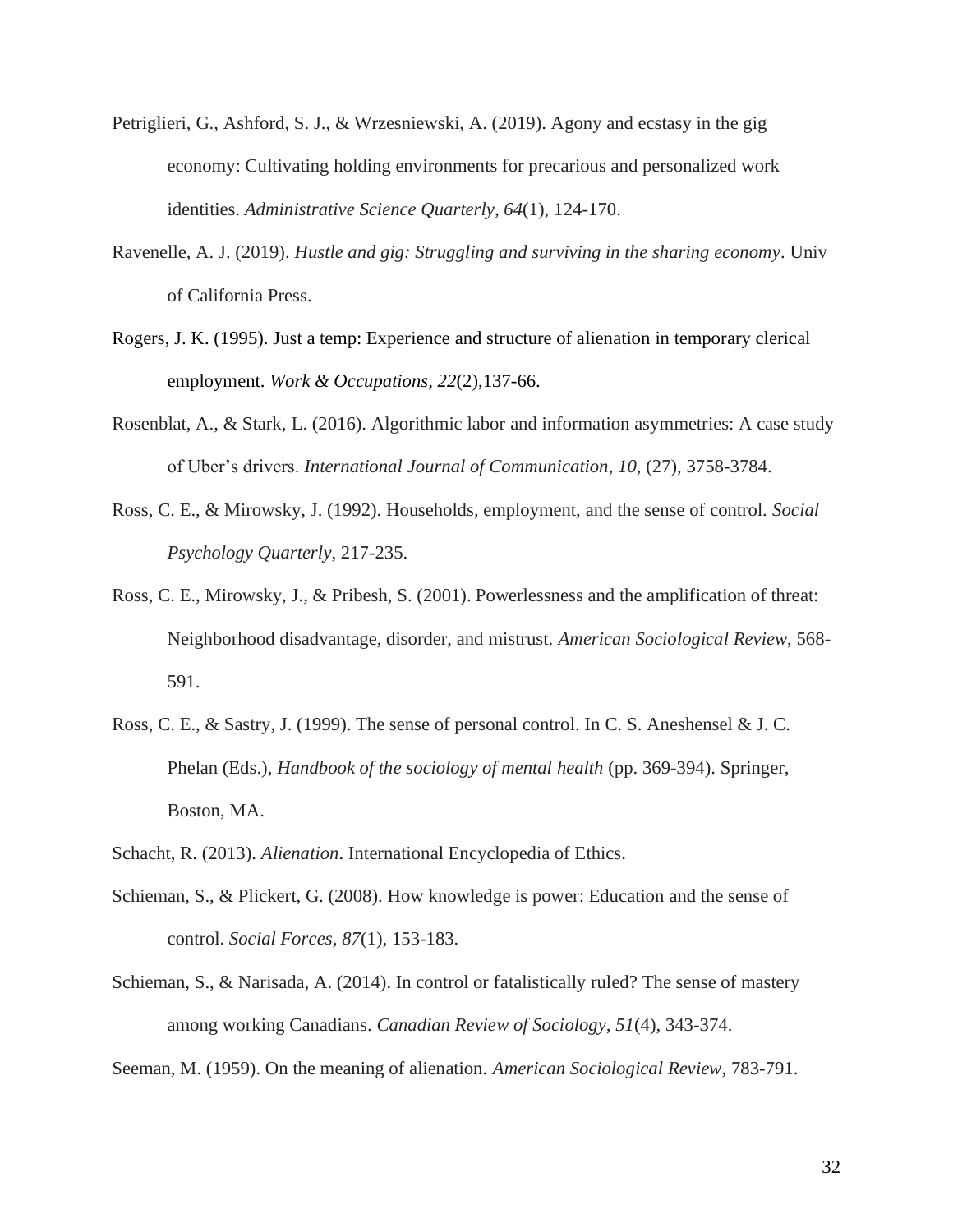- Seeman, M. (1991). Alienation and anomie. *Measures of Personality and Social Psychological Attitudes*, *1*, 291-371.
- Shapiro, A. (2017). Between autonomy and control: Strategies of arbitrage in the "on-demand" economy. *New Media & Society*, *20*(8), 2954–2971
- Stangor, C., & Lemay, E. P. (2016). Introduction to the special issue on methodological rigor and replicability. *Journal of Experimental Social Psychology, 66*, 1–3.
- Sundararajan, A. (2016). *The sharing economy: The end of employment and the rise of crowdbased capitalism*. MIT Press.

Swain, D. (2012). *Alienation: An introduction to Marx's theory*. Bookmarks.

Świątkowski, W., & Dompnier, B. (2017). Replicability crisis in social psychology: Looking at the past to find new pathways for the future. *International Review of Social Psychology*, *30*(1), 111-124.

Whyte, W. (1957). *The Organization Man*. Garden City. NY Doubleday.

- Williams, M. G. (2015). Cabs, community, and control: Mobile communication among Chicago's taxi drivers. *Mobile Media & Communication*, *3*(1), 3-19.
- Wood, A. J., Graham, M., Lehdonvirta, V., & Hjorth, I. (2019). Good gig, bad gig: autonomy and algorithmic control in the global gig economy. *Work, Employment and Society*, *33*, 56-75.
- Woodcock, J. (2020). The Algorithmic Panopticon at Deliveroo: measurement, precarity, and the illusion of control. *Forthcoming in Ephemera*.
- Woodcock, J., & Waters, F. (2018). Far from seamless: A workers' inquiry at Deliveroo. Retrieved from https://www.viewpointmag.com/2017/09/20/far-seamless-workersinquiry-deliveroo/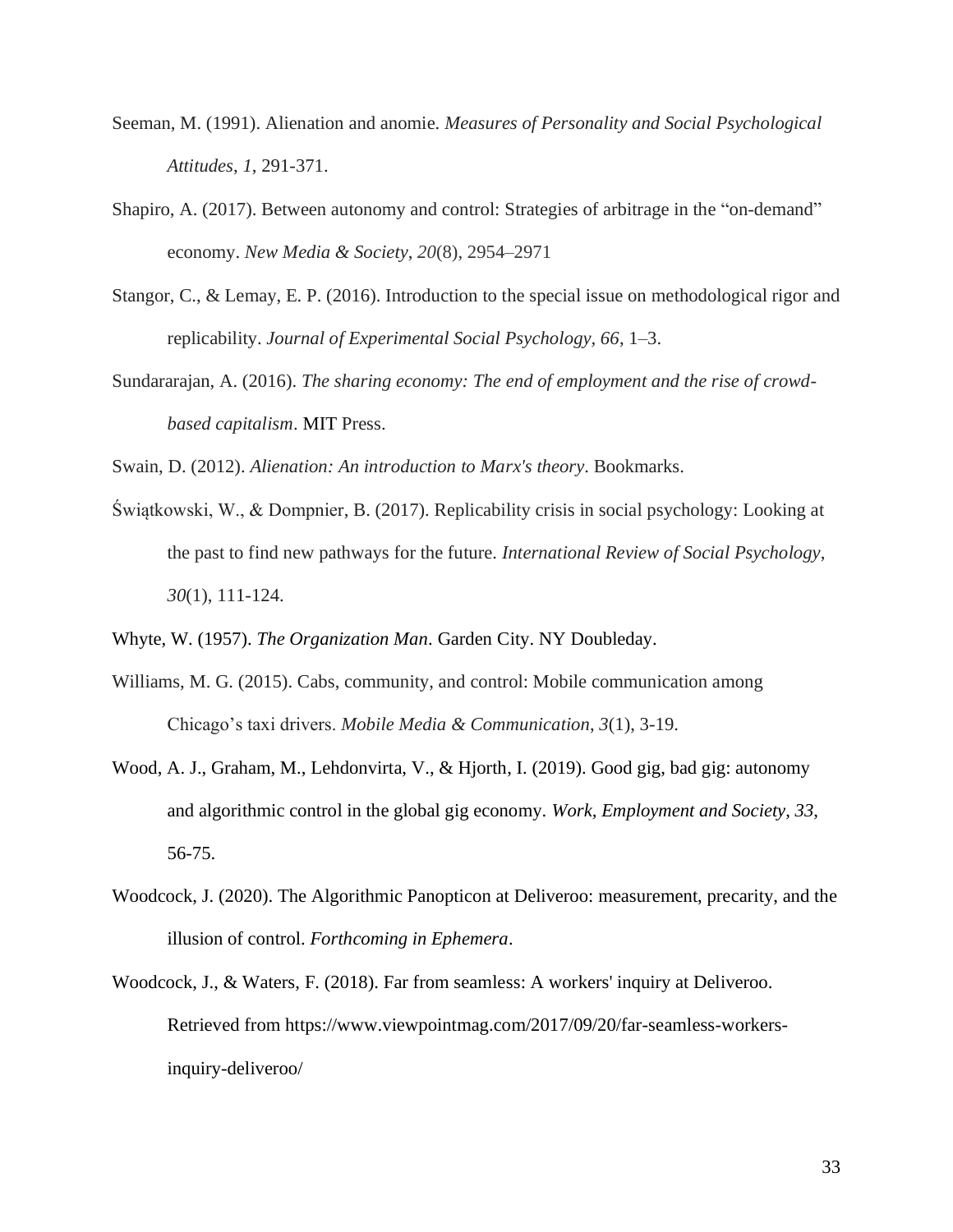- Vallas, S., & Schor, J. B. (2020). What do platforms do? Understanding the gig economy. *Annual Review of Sociology*, *46,* 273-294*.*
- Zuboff, S. (1988). *In the Age of the Smart Machine: The Future of Work and Power*. New York: Basic books.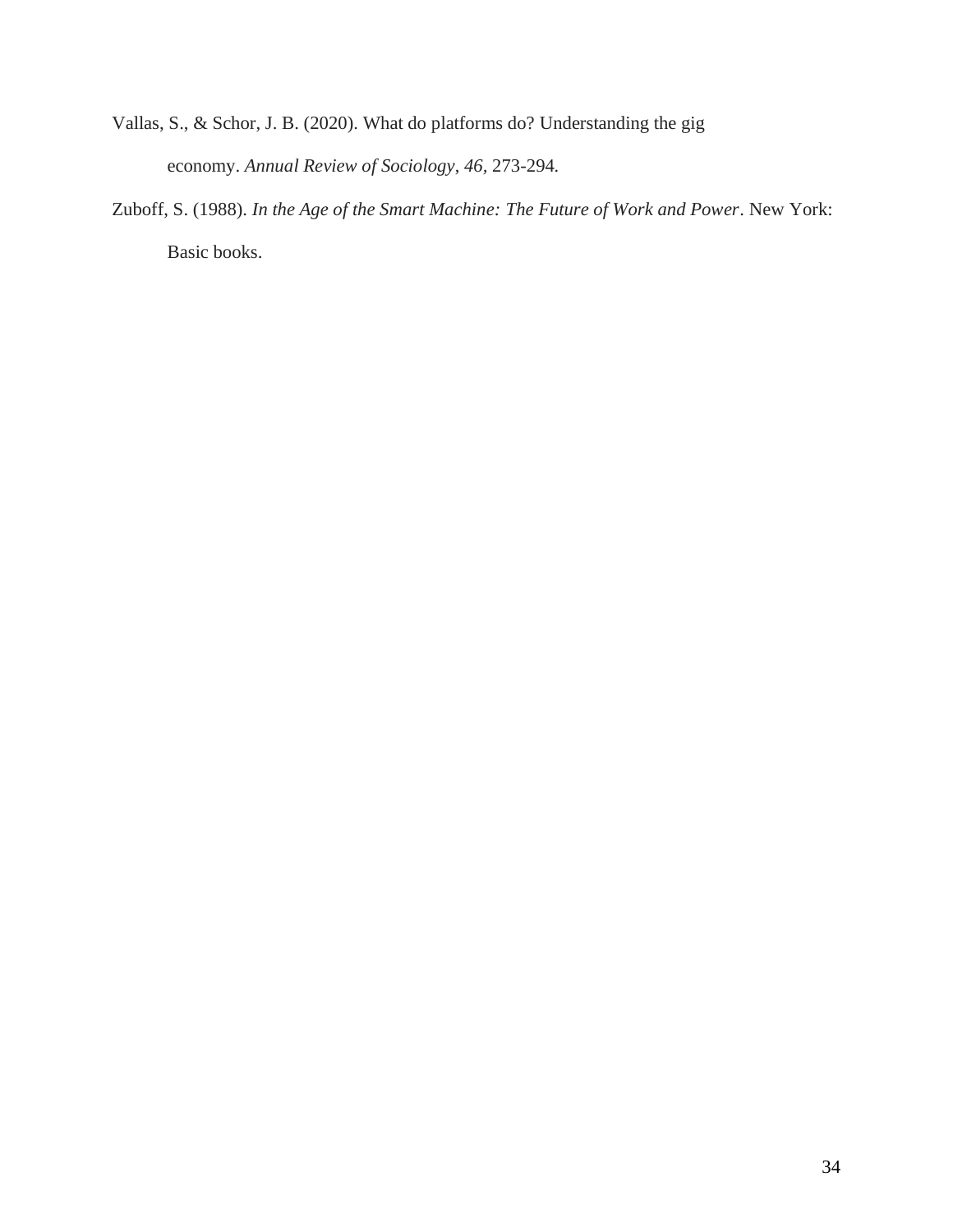|                           | September 2019 | March 2020 |
|---------------------------|----------------|------------|
|                           | Survey         | Survey     |
| Powerlessness             | 2.200          | 2.230      |
| Loneliness                | 2.100          | 2.122      |
| Platform worker           | .118           | .135       |
| Financial strain          | 2.287          | 2.288      |
| University degree         | .470           | .430       |
| Occupation                |                |            |
| Service                   | .188           | .196       |
| Professional              | .400           | .394       |
| Clerical                  | .158           | .124       |
| Labor                     | .176           | .173       |
| Other                     | .078           | .112       |
| Work hours (all jobs)     | 41.039         | 39.004     |
| Multiple jobs             | .183           | .182       |
| Permanent employee        | .821           | .774       |
| Household income          |                |            |
| Less than $$25,000$       | .063           | .073       |
| \$25,000-\$49,999         | .144           | .139       |
| \$50,000-\$99,999         | .301           | .302       |
| \$100,000-149,999         | .221           | .224       |
| $$150,000+$               | .171           | .161       |
| Missing income            | .100           | .101       |
| Age                       | 41.941         | 42.131     |
| Women                     | .512           | .516       |
| Visible minority          | .128           | .138       |
| Cohabitating or married   | .582           | .590       |
| Children in the household | .321           | .378       |

Table 1. Descriptive Statistics on Variables by Study (weighted)

Notes. 2019 Sample: N=2,460; 2020 Sample: N=2,469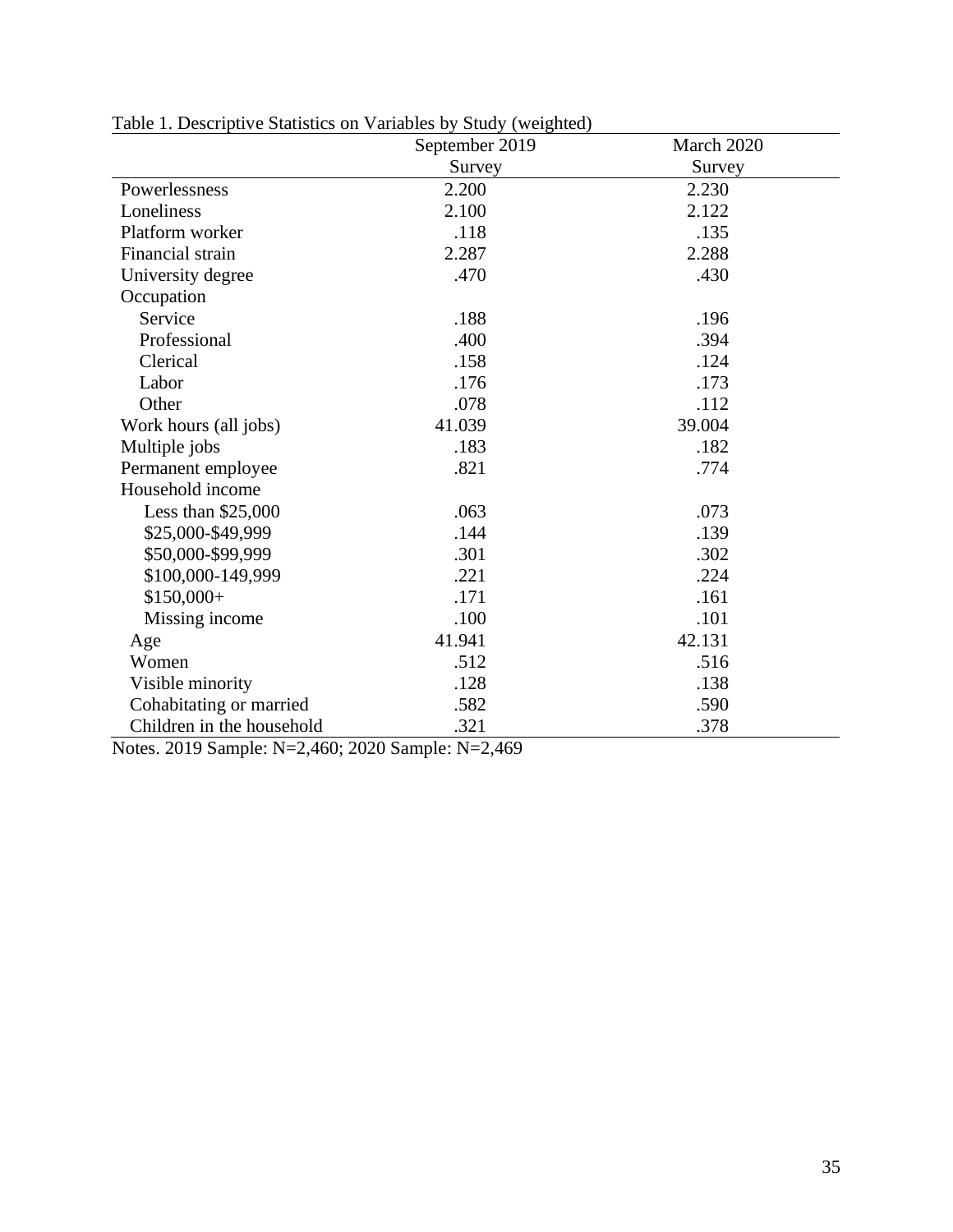|                                   | September 2019<br>Survey           | March 2020<br>Survey |  |  |
|-----------------------------------|------------------------------------|----------------------|--|--|
|                                   | Proportion reporting platform work |                      |  |  |
| Gender                            |                                    |                      |  |  |
| Women (ref. category)             | .125                               | .127                 |  |  |
| Men                               | .111                               | .149                 |  |  |
| <b>Visible Minority</b>           |                                    |                      |  |  |
| Minority (ref. category)          | .226                               | .224                 |  |  |
| Not a minority                    | $.102*$                            | $.121*$              |  |  |
| Education                         |                                    |                      |  |  |
| University degree (ref. category) | .125                               | .143                 |  |  |
| No university degree              | .112                               | .127                 |  |  |
| Age                               |                                    |                      |  |  |
| 18-34 (ref. category)             | .164                               | .170                 |  |  |
| 35-49                             | .099*                              | $.125*$              |  |  |
| $50+$                             | $.082*$                            | .109*                |  |  |

Table 2. Bivariate Breakdown of Platform Work Engagement

Notes. 2019 Sample: N=2,460; 2020 Sample: N=2,469

\* proportion difference across groups statistically significant (p<.05) based on bivariate logistic regression model predicting platform work engagement (1) vs nonplatform worker (0) (weighted).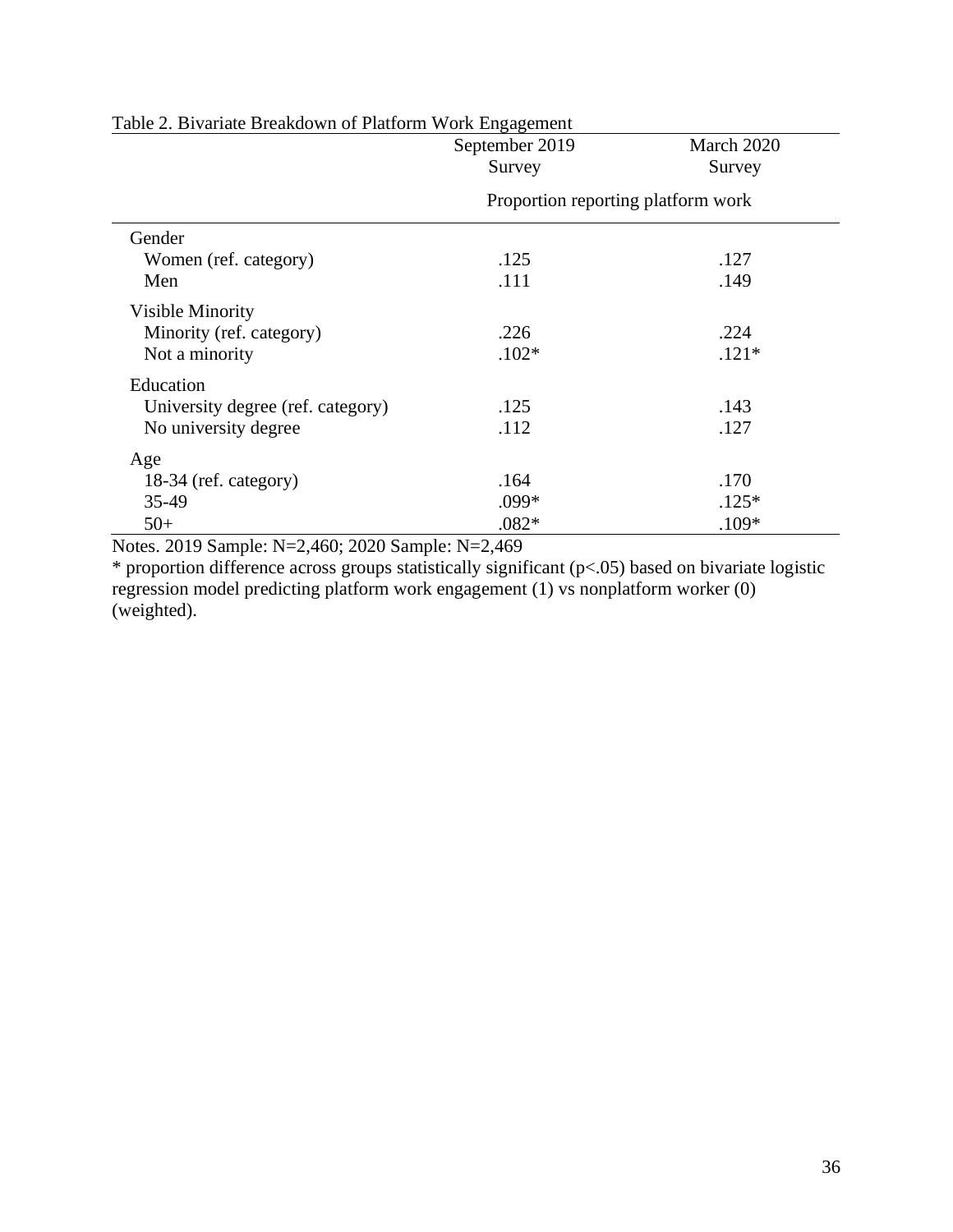|                  |                    | September 2019                  |          | March 2020                      |
|------------------|--------------------|---------------------------------|----------|---------------------------------|
|                  | Platform<br>Worker | Survey<br>Nonplatform<br>worker |          | Survey<br>Nonplatform<br>worker |
| Financial strain | $2.722*$           | 2.228                           | $2.746*$ | 2.216                           |
| Powerlessness    | 2.478*             | 2.163                           | $2.500*$ | 2.188                           |
| Loneliness       | $2.527*$           | 2.043                           | $2.532*$ | 2.057                           |

# Table 3. Mean Comparisons of Focal Measures by Platform Work Engagement

Notes. 2019 Sample: N=2,460; 2020 Sample: N=2,469

\* Platform-nonplatform worker difference is statistically significant (p<.05) based on adjusted Wald test (weighted).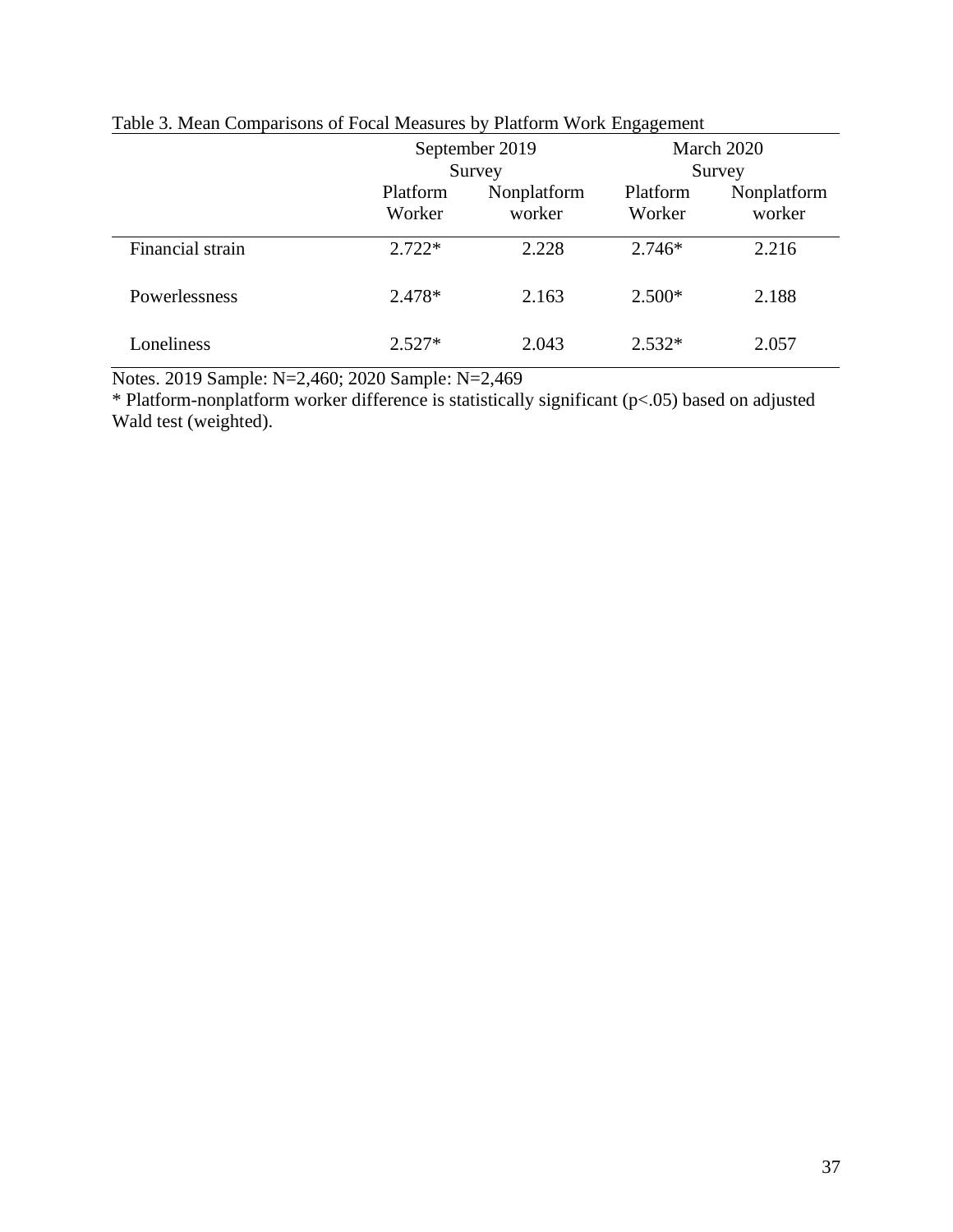|                                                    |           | September 2019 Survey |           |           | March 2020 Survey              |           |
|----------------------------------------------------|-----------|-----------------------|-----------|-----------|--------------------------------|-----------|
|                                                    | Model 1   | Model 2               | Model 3   | Model 1   | Model 2                        | Model 3   |
| Platform worker                                    | $.252***$ | $.162**$              | $.172*$   | $.223**$  | $.142**$                       | $.214***$ |
|                                                    | (.058)    | (.052)                | (.080)    | (.047)    | (.044)                         | (.045)    |
| Financial strain                                   |           | $.243**$              | $.243***$ |           | .229***                        | $.230***$ |
|                                                    |           | (.045)                | (.016)    |           | (.015)                         | (.014)    |
| University degree                                  | $-.101**$ | $-.022$               | $-.019$   | $-.078*$  | $-.030$                        | $-.005$   |
|                                                    | (.038)    | (.045)                | (.034)    | (.032)    | (.031)                         | (.033)    |
| Platform worker X University degree                | $---$     | $---$                 | .020      | $---$     | $---$                          | $-.177*$  |
|                                                    |           |                       | (.099)    |           |                                | (.083)    |
| Occupation (ref. Service)                          |           |                       |           |           |                                |           |
| Professional                                       | .044      | .078                  | .077      | $-144***$ | $.105*$                        | $-.111**$ |
|                                                    | (.045)    | (.045)                | (.043)    | (.042)    | (.041)                         | (.041)    |
| Clerical                                           | .066      | .078                  | .077      | .016      | .043                           | .041      |
|                                                    | (.052)    | (.050)                | (.050)    | (.054)    | (.051)                         | (.050)    |
| Labor                                              | .041      | .083                  | .083      | $-.006$   | .013                           | .011      |
|                                                    | (.056)    | (.051)                | (.051)    | (.051)    | (.048)                         | (.048)    |
| Other                                              | $.138*$   | .109                  | .109      | $-.112*$  | $-.106$                        | $-.106$   |
|                                                    | (.059)    | (.055)                | (.055)    | (.058)    | (.055)                         | (.055)    |
| Work hours (all jobs)                              | .001      | $-0.000$              | $-.000$   | .001      | .000                           | .000      |
|                                                    | (.001)    | (.001)                | (.001)    | (.001)    | (.001)                         | (.001)    |
| Multiple jobs                                      | .010      | $-.021$               | $-.021$   | $-.040$   | $-.060$                        | $-.058$   |
|                                                    | (.043)    | (.042)                | (.042)    | (.039)    | (.037)                         | (.037)    |
| Permanent employee                                 | .053      | .051                  | .051      | $-.050$   | $-.017$                        | $-0.015$  |
|                                                    | (.040)    | (.038)                | (.038)    | (.040)    | (.038)                         | (.037)    |
| Household income (ref. $\langle $25,000 \rangle$ ) |           |                       |           |           |                                |           |
| \$25,000-\$49,999                                  | $-.056$   | $-.025$               | $-.026$   | $-.007$   | .008                           | .009      |
|                                                    | (.099)    | (.093)                | (.094)    | (.073)    | (.070)                         | (.070)    |
| \$50,000-\$99,999                                  | $-.165$   | $-.059$               | $-.060$   | $-.180**$ | $-.100$                        | $-.100$   |
|                                                    | (.097)    | (.092)                | (.093)    | (.068)    | (.065)                         | (.065)    |
|                                                    |           |                       |           |           | Table 4 continued on next page |           |

# Table 4. OLS Regression Analyses of Powerlessness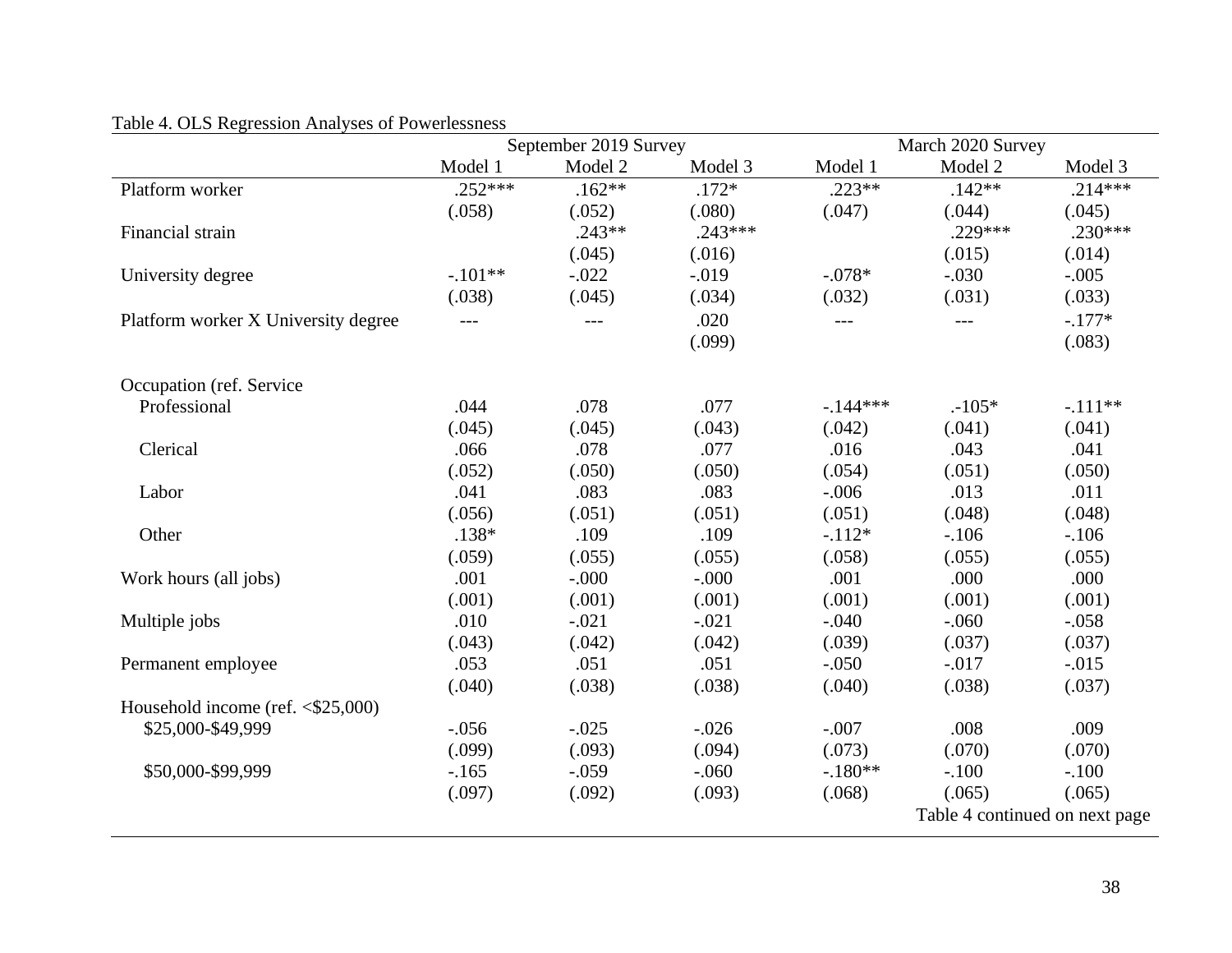| Table 4 Continued                     | September 2019 Survey |            |            | March 2020 Survey |            |            |
|---------------------------------------|-----------------------|------------|------------|-------------------|------------|------------|
|                                       | Model 1               | Model 2    | Model 3    | Model 1           | Model 2    | Model 3    |
| \$100,000-149,999                     | $.231*$               | $-.087$    | $-.087$    | $-.238**$         | $-.087$    | $-.084$    |
|                                       | (.101)                | (.098)     | (.098)     | (.073)            | (.116)     | (.070)     |
| $$150,000+$                           | $-0.435***$           | $-.206*$   | $-.206*$   | $-.293**$         | $-.098$    | $-.100$    |
|                                       | (.103)                | (.101)     | (.100)     | (.077)            | (.075)     | (.075)     |
| Missing income                        | $-.304$               | $-.131$    | $-.131$    | $-.123$           | $-.021$    | $-.024$    |
|                                       | (.110)                | (.105)     | (.105)     | (.076)            | (.074)     | (.073)     |
| Age                                   | $-.006***$            | $-.006***$ | $-.006***$ | $-.005**$         | $-.006***$ | $-.005***$ |
|                                       | (.001)                | (.001)     | (.001)     | (.001)            | (.001)     | (.001)     |
| Women                                 | $.088**$              | .061       | .061       | .052              | .018       | .017       |
|                                       | (.033)                | (.031)     | (.031)     | (.041)            | (.030)     | (.029)     |
| Visible minority                      | .069                  | .044       | .044       | $.108*$           | $.089*$    | $.089*$    |
|                                       | (.047)                | (.044)     | (.044)     | (.044)            | (.041)     | (.041)     |
| Cohabitating or married (ref. single) | $-.025$               | $-.004$    | $-.004$    | $-.021$           | $-.007$    | $-.006$    |
|                                       | (.037)                | (.034)     | (.034)     | (.035)            | (.034)     | (.034)     |
| Children in the household             | .050                  | $-.009$    | $-.009$    | $-.017$           | $-.079*$   | $-.079*$   |
|                                       | (.035)                | (.125)     | (.125)     | (.033)            | (.032)     | (.032)     |
| Constant                              | 2.570                 | 1.906      | 1.905      | 2.710             | 2.090      | 2.071      |
| R-square                              | .088                  | .189       | 1.89       | .085              | .176       | .180       |

Notes: 2019 Sample: N=2,460; 2020 Sample: N=2,469

Standard errors presented in parentheses

 $*p < 0.05$ ,  $**p < 0.01$ ,  $***p < 0.001$  (two-tailed).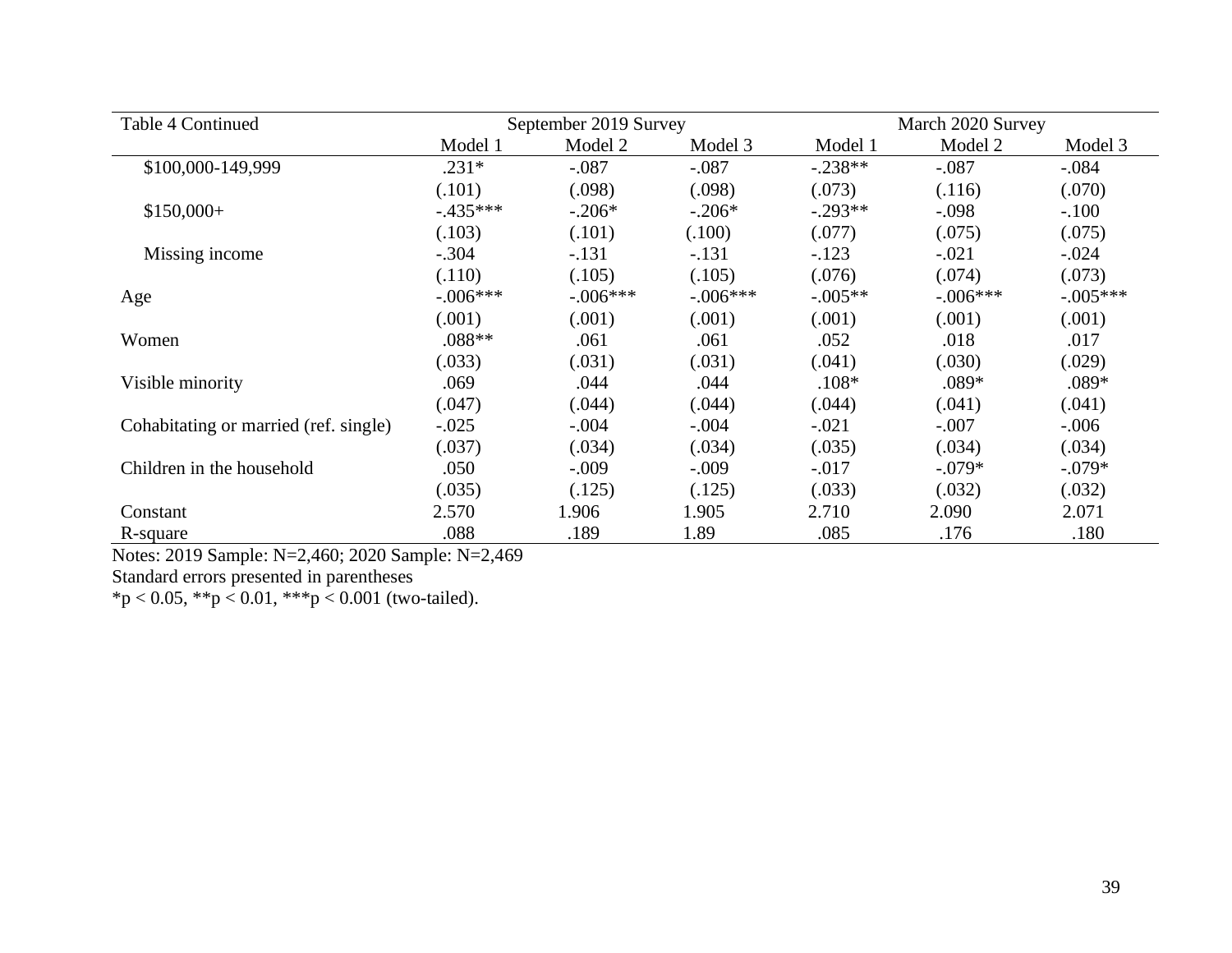|                                                    |           | September 2019 Survey |           |           | March 2020 Survey              |           |
|----------------------------------------------------|-----------|-----------------------|-----------|-----------|--------------------------------|-----------|
|                                                    | Model 1   | Model 2               | Model 3   | Model 1   | Model 2                        | Model 3   |
| Platform worker                                    | $.315***$ | $.223***$             | $.224*$   | $.305***$ | $.236***$                      | $.236**$  |
|                                                    | (.070)    | (.066)                | (.093)    | (.062)    | (.061)                         | (.044)    |
| Financial strain                                   |           | $.209***$             | $.209***$ |           | $.195***$                      | $.195***$ |
|                                                    |           | (.020)                | (.021)    |           | (.021)                         | (.021)    |
| University degree                                  | $-.056$   | .012                  | .008      | .003      | .046                           | .044      |
|                                                    | (.044)    | (.043)                | (.045)    | (.042)    | (.041)                         | (.044)    |
| Platform worker X University degree                | $---$     | $---$                 | .028      | $---$     |                                | .002      |
|                                                    |           |                       | (.128)    |           |                                | (.119)    |
|                                                    |           |                       |           |           |                                |           |
| Occupation (ref. Service)                          |           |                       |           |           |                                |           |
| Professional                                       | $-.014$   | .015                  | .015      | $-.103$   | $-.071$                        | $-.071$   |
|                                                    | (.058)    | (.056)                | (.056)    | (.057)    | (.056)                         | (.056)    |
| Clerical                                           | .003      | .013                  | .013      | .020      | .043                           | .043      |
|                                                    | (.069)    | (.068)                | (.068)    | (.071)    | (.070)                         | (.070)    |
| Labor                                              | $-.070$   | $-.033$               | $-.033$   | $-.076$   | $-.059$                        | $-.059$   |
|                                                    | (.069)    | (.066)                | (.066)    | (.065)    | (.065)                         | (.065)    |
| Other                                              | .006      | $-.020$               | $-0.019$  | $-.104$   | $-.100$                        | $-.100$   |
|                                                    | (.076)    | (.073)                | (.073)    | (.074)    | (.072)                         | (.072)    |
| Work hours (all jobs)                              | .002      | .001                  | .001      | .000      | $-0.000$                       | $-.000$   |
|                                                    | (.001)    | (.001)                | (.001)    | (.001)    | (.001)                         | (.001)    |
| Multiple jobs                                      | .089      | .063                  | .062      | .021      | .004                           | .004      |
|                                                    | (.055)    | (.054)                | (.055)    | (.051)    | (.050)                         | (.050)    |
| Permanent employee                                 | .002      | .002                  | .000      | $-.058$   | $-.029$                        | $-.029$   |
|                                                    | (.055)    | (.053)                | (.021)    | (.050)    | (.049)                         | (.049)    |
| Household income (ref. $\langle $25,000 \rangle$ ) |           |                       |           |           |                                |           |
| \$25,000-\$49,999                                  | $-.027$   | $-.001$               | $-.001$   | $-.049$   | $-.037$                        | $-.037$   |
|                                                    | (.124)    | (.020)                | (.122)    | (.097)    | (.097)                         | (.097)    |
| \$50,000-\$99,999                                  | $-.076$   | .014                  | .015      | $-.187*$  | $-.118$                        | $-.118$   |
|                                                    | (.120)    | (.119)                | (.119)    | (.090)    | (.090)                         | (.090)    |
|                                                    |           |                       |           |           | Table 5 continued on next page |           |
|                                                    |           |                       |           |           |                                |           |

# Table 5. OLS Regression Analyses of Loneliness